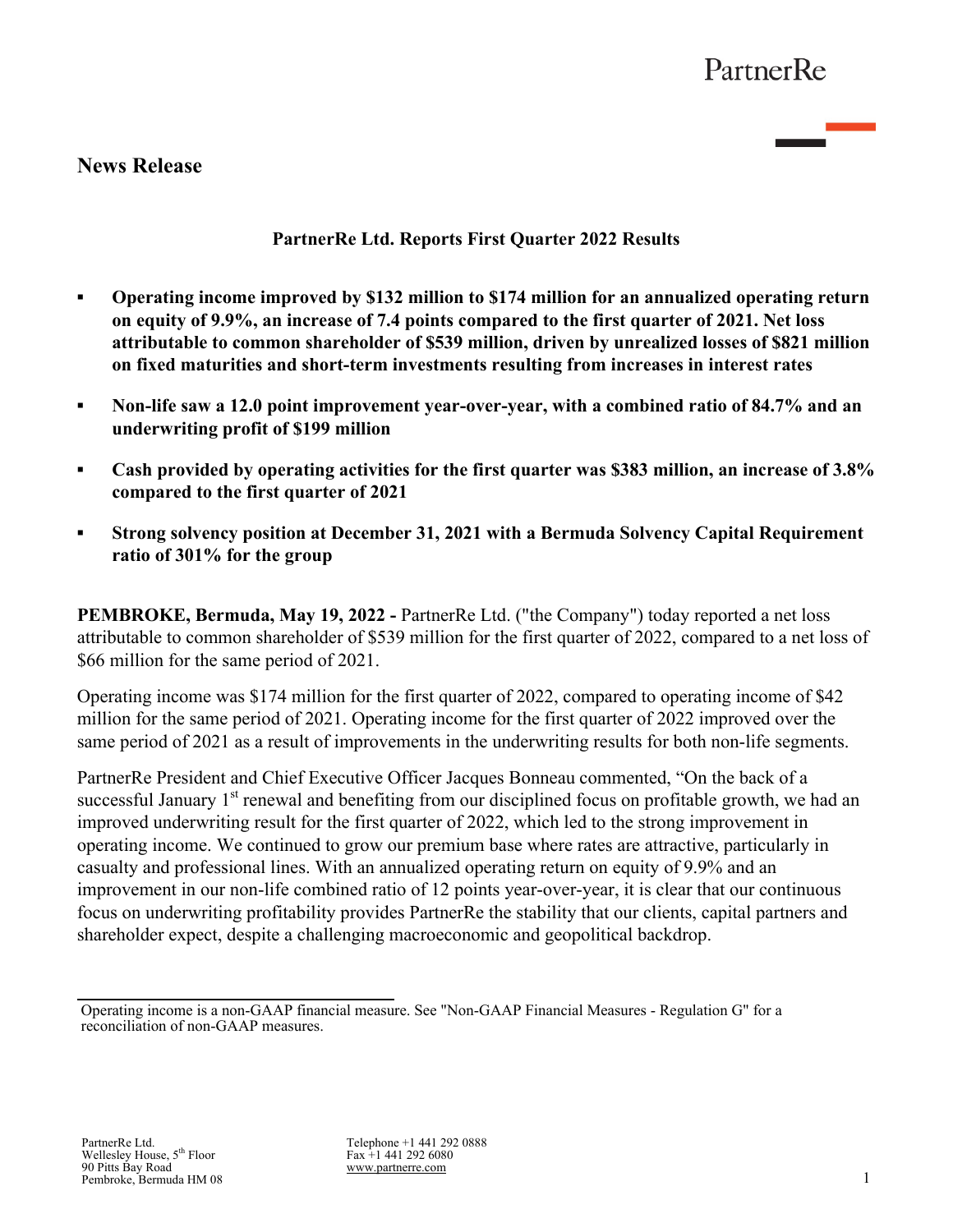# **News Release**

The industry continues to be impacted by increases in interest rates. While mark-to-market investment losses on fixed maturities, which we include in net income, were the sole driver of our net loss for the quarter, management's approach of holding most of our fixed maturity investments to their maturity means that changes in interest rates do not immediately put our capital at risk."

Highlights for the first quarter of 2022 compared to the same period of 2021 are included below.

# **Non-Life:**

- Non-life net premiums written were up 17% for the first quarter of 2022 compared to the same period of 2021, driven by the P&C segment, which increased by 24% due to favorable premium adjustments from prior underwriting years and growth in the current underwriting year.
- The Non-life underwriting profit was \$199 million (combined ratio of 84.7%) for the first quarter of 2022. This compares to Non-life underwriting profit of \$40 million (combined ratio of 96.7%) for the first quarter of 2021.
- Large losses, net of retrocession and reinstatement premiums, were \$86 million for the first quarter of 2022, and included \$36 million related to the Australian floods and \$50 million related to the ongoing conflict between Russia and Ukraine. These events adversely impacted the P&C and Specialty combined ratios by 3.5 points and 13.4 points, respectively, for a total impact on the Non-life combined ratio of 6.6 points. This compared to losses for Winter Storm Uri of \$104 million during the first quarter of 2021, which had an adverse impact of 12.6 points and 1.6 points on the P&C and Specialty combined ratios, respectively, for a total impact on the Non-life combined ratio of 8.7 points. The conflict between Russia and Ukraine is an ongoing event with minimal loss reporting from cedants at this time. The Company continues to evaluate and quantify the full extent of its impact.
- The P&C segment reported a combined ratio of 81.3% for the first quarter of 2022, compared to 97.7% for the first quarter of 2021. The improvement in the combined ratio was driven by the decrease in large losses, and to a lesser extent, an improvement in the current accident year loss ratio, which benefited from rate increases. For the first quarter of 2022, the combined ratio also improved from favorable prior years' reserve development of 3.5 points compared to no prior years' reserve development during the first quarter of 2021.
- The Specialty segment reported a combined ratio of 91.7% for the first quarter of 2022, compared to 94.8% for the first quarter of 2021. The reduction in the combined ratio was driven by improvements in the current accident year attritional loss ratio resulting from strategic reductions in less profitable lines and a lower level of unfavorable prior years' reserve development, which was 1.0 point for the first quarter of 2022 compared to 8.7 points for the same period of 2021. These improvements were partially offset by an increase in large losses.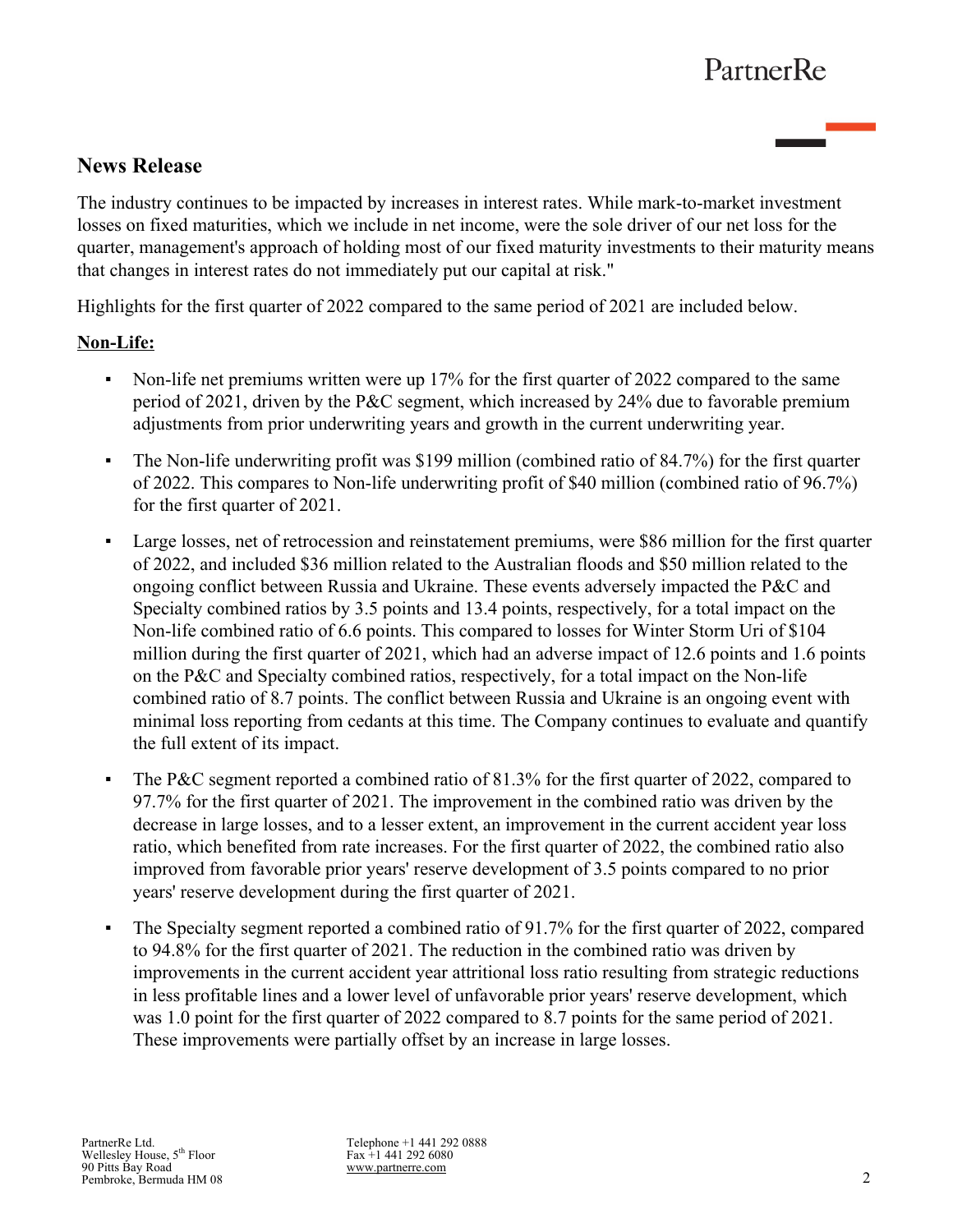# **News Release**

# **Life and Health:**

- Net premiums written were flat for the first quarter of 2022 compared to the same period of 2021.
- Allocated underwriting result was a loss of \$16 million in the first quarter of 2022, compared to a profit of \$20 million in the first quarter of 2021. Losses related to COVID-19 were \$9 million for the quarter, an improvement of \$3 million compared to same quarter of 2021. Excluding COVID-19, the decrease in allocated underwriting result was primarily driven by losses on the long-term protection business, driven by large claims during the quarter, and impacts on the guaranteed minimum death benefits line of business from less favorable equity market activity in the first quarter of 2022 compared to the same period of 2021.

# **Investments:**

- Exercise 1 Net investment return in the first quarter of 2022 was a loss of \$636 million, or  $(3.1)$ %, and included net realized and unrealized investment losses of \$740 million, partially offset by net investment income of \$91 million and interest in earnings of equity method investments of \$13 million. This compares to a net investment loss of \$19 million, or  $(0.1)\%$ , for the first quarter of 2021, which included net realized and unrealized investment losses of \$136 million, which were partially offset by net investment income of \$87 million and interest in earnings of equity method investments of \$30 million.
- Net investment income increased \$4 million, or 3.9%, for the first quarter of 2022 compared to the same period of 2021, primarily due to the impact of re-allocations to investment grade corporate bonds, and the benefit of higher reinvestment rates driven by increases in worldwide risk-free rates.
- Net realized and unrealized investment losses of \$740 million (2021: \$136 million loss) included:
	- Net realized and unrealized investment losses of \$818 million (2021: \$339 million loss) on fixed maturities and short-term investments were primarily unrealized and driven by increases in worldwide risk-free rates and, to a lesser extent, the widening of worldwide credit spreads and unrealized losses on real estate sector investments in the Company's Asia high yield portfolio. There were losses directly related to the conflict between Russia and Ukraine that were not significant.
	- Net realized and unrealized investment gains on equities of \$122 million (2021: \$152 million gain), were primarily driven by mark-to market gains on certain public equity fund's holdings of commodity producers, partially offset by unrealized losses on Asian equity funds.
	- Net realized and unrealized investment losses of \$44 million (2021: \$50 million gain) on other invested assets was primarily driven by mark-to-market losses on certain private equity funds.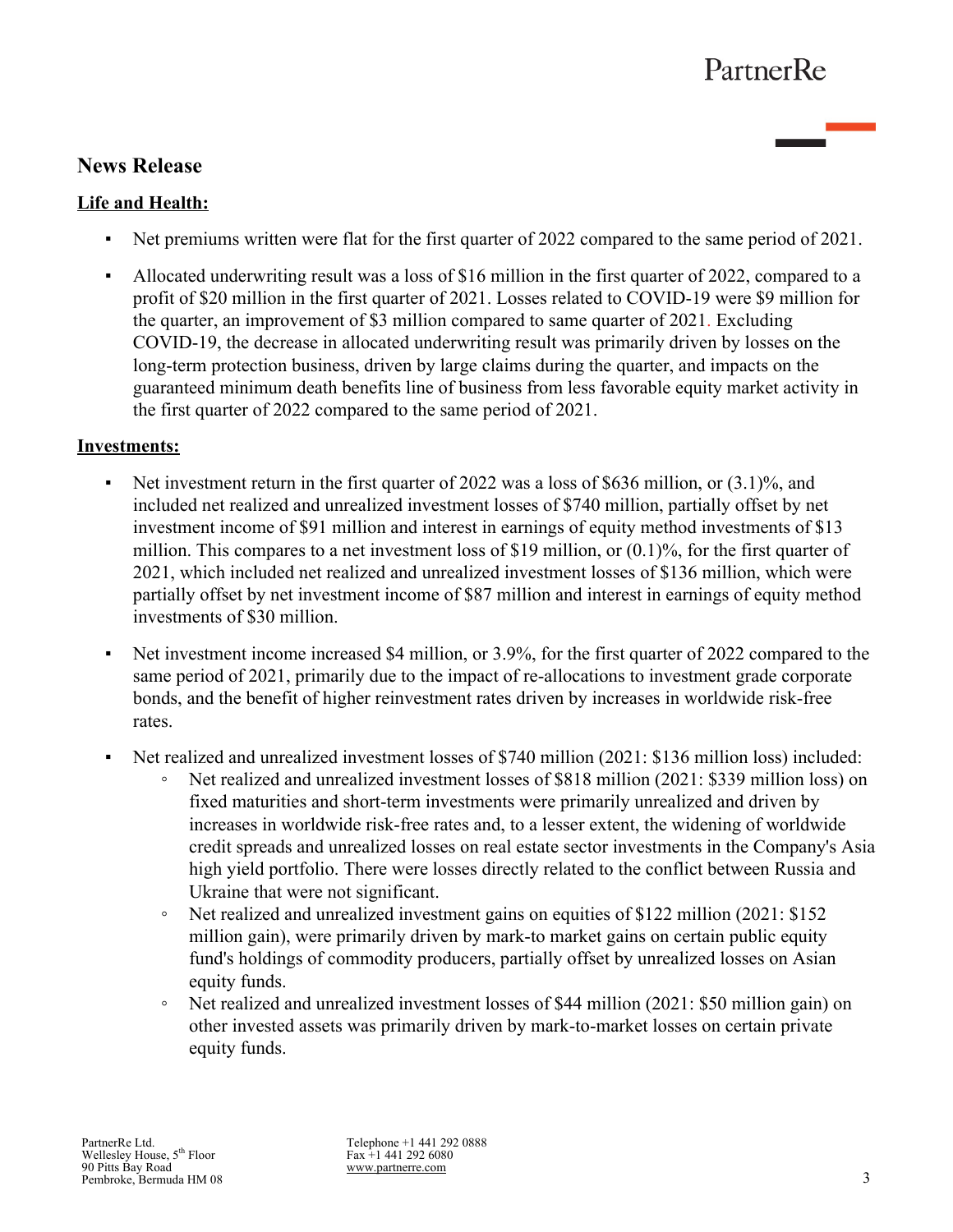# **News Release**

- Interest in earnings of equity method investments of \$13 million in the first quarter of 2022 primarily reflects mark-to market gains on certain real estate and private equity funds. This compared to earnings of \$30 million for the same period of 2021.
- As of March 31, 2022, reinvestment rates were 3.9% compared to the Company's fixed income investment portfolio yield of 2.2% for the first quarter of 2022.

# **Other Income Statement Items:**

- Other expense ratio was 5.1% for the first quarter of 2022. This compared to an other expense ratio of 5.6% for the same period of 2021. During a period of growth in net premiums earned, other expenses slightly decreased, driven by a reduction in consulting and professional fees related to accounting standard implementation projects.
- Net foreign exchange losses of \$35 million for the first quarter of 2022 were partially offset by the increase in the currency translation adjustment of \$23 million. The net book value decrease for foreign exchange was the result of the appreciation of the U.S. dollar against the Euro, the unwind of hedges and losses on unhedged currencies. Net foreign exchange losses were \$29 million for the first quarter of 2021 and were more than offset by the \$49 million increase in the currency translation adjustment, driven by gains on unhedged currencies for which the Company had a net liability exposure and whose currencies weakened against the U.S. dollar.
- **•** Interest expense of \$14 million for the first quarter of 2022 was comparable to the same period of 2021.
- Preferred dividends of \$2 million for the first quarter of 2022 compared to \$11 million for the same period of 2021. The decrease is due to the Company fully redeeming its Series G, H and I preferred shares in May 2021. Following the redemption, only Series J preferred shares remain.
- Income tax benefit of \$22 million on pre-tax losses of \$559 million in the first quarter of 2022 compared to a benefit of \$15 million on pre-tax losses of \$70 million for the same period of 2021. These amounts were primarily driven by the geographical distribution of pre-tax profits and losses, with the tax benefit in first quarter of 2022 partially offset by the establishment of a valuation allowance against deferred tax assets for net unrealized investment losses at certain U.S. entities.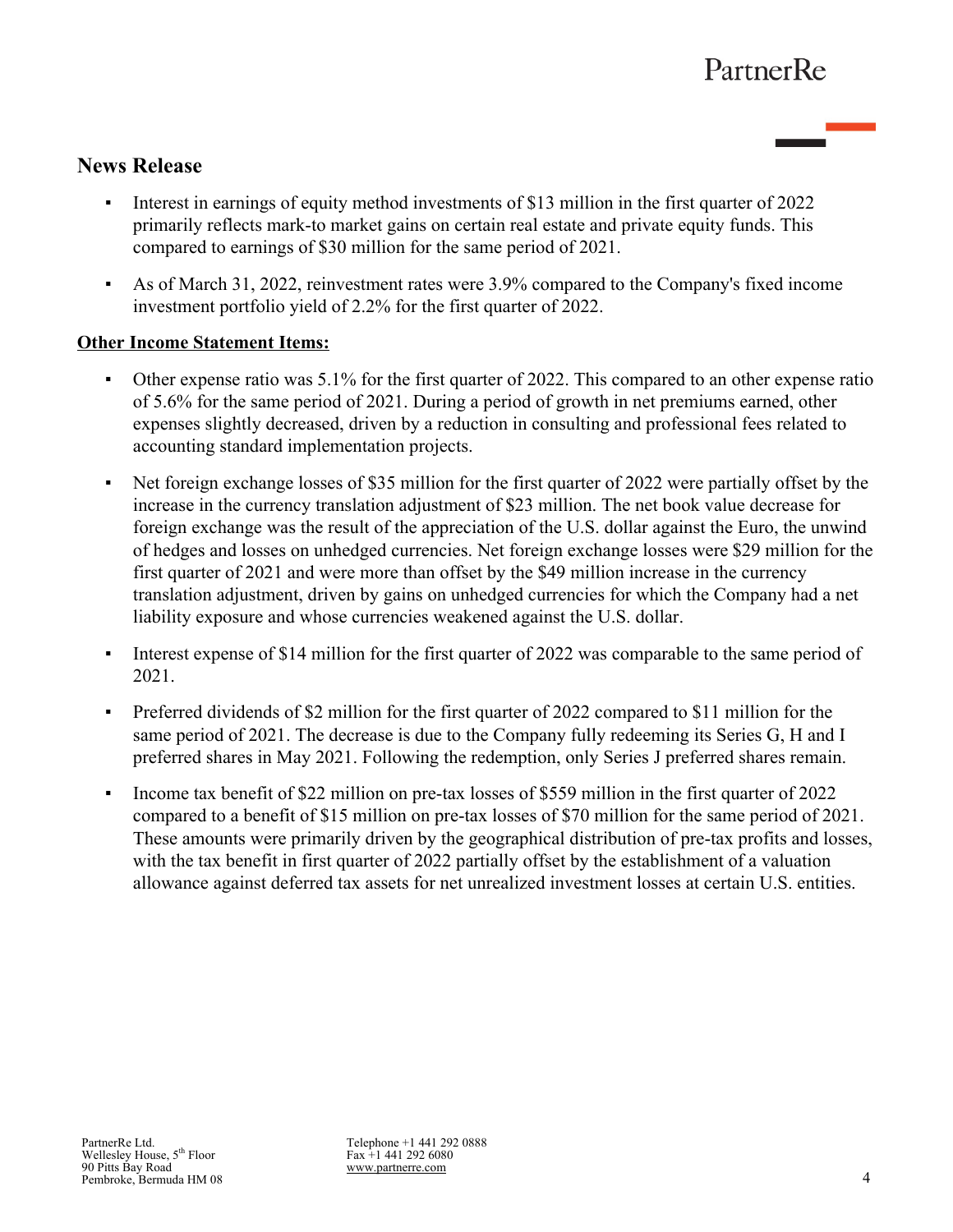# **News Release**

# **Balance Sheet, Capitalization and Cash Flows:**

- Total investments and cash and cash equivalents were \$19.8 billion at March 31, 2022, down 2.8% compared to December 31, 2021. The decrease to March 31, 2022 was primarily driven by unrealized investment losses due to an increase in worldwide risk-free rates and, to a lesser extent, the widening of worldwide credit spreads.
- Cash and cash equivalents, fixed maturities, and short-term investments, which are government issued or investment grade fixed income securities, were \$13.9 billion at March 31, 2022, representing 70% of the total investments and cash and cash equivalents.
- The average credit rating of the fixed income portfolio was AA- as of March 31, 2022. The expected average duration of the public fixed income portfolio at March 31, 2022 was 4.1 years, while the average duration of the Company's liabilities was 4.3 years.
- On December 16, 2021, EXOR Nederland N.V. (Exor) announced that it had signed a definitive agreement with Covéa Coopérations S.A. (Covéa). under which Covéa will acquire PartnerRe Ltd.'s common shares. The agreed cash consideration of \$9.0 billion to be paid by Covéa to Exor on the closing of the transaction was based on a consolidated common shareholders' equity value of \$7.0 billion. Based on the Company's common shareholders' equity at December 31, 2021, the agreed cash consideration is adjusted, as per the agreed terms, to include additional proceeds of approximately \$328 million (of which \$150 million is to be paid by Covéa and the remainder paid by PartnerRe as a special dividend). As a result, the Company declared and paid common dividends to Exor of \$178 million during the first quarter of 2022. In comparison, no dividends were declared and paid to common shareholders during the first quarter of 2021.
- Common shareholder's equity (or book value) of \$6.6 billion and tangible book value of \$6.1 billion at March 31, 2022 decreased by 9.5% and 10.2%, respectively, compared to December 31, 2021, primarily due to the comprehensive loss for the first quarter of 2022 and dividends on common shares.
- Total capital was \$8.7 billion at March 31, 2022, down 7.5% compared to December 31, 2021, primarily due to the decrease in book value described above and the decrease in the U.S dollar value of the Company's Euro denominated debt, as the U.S dollar strengthened against the Euro during the quarter.
- Cash provided by operating activities was \$383 million for the first quarter of 2022 and was comparable to \$369 million for the first quarter of 2021.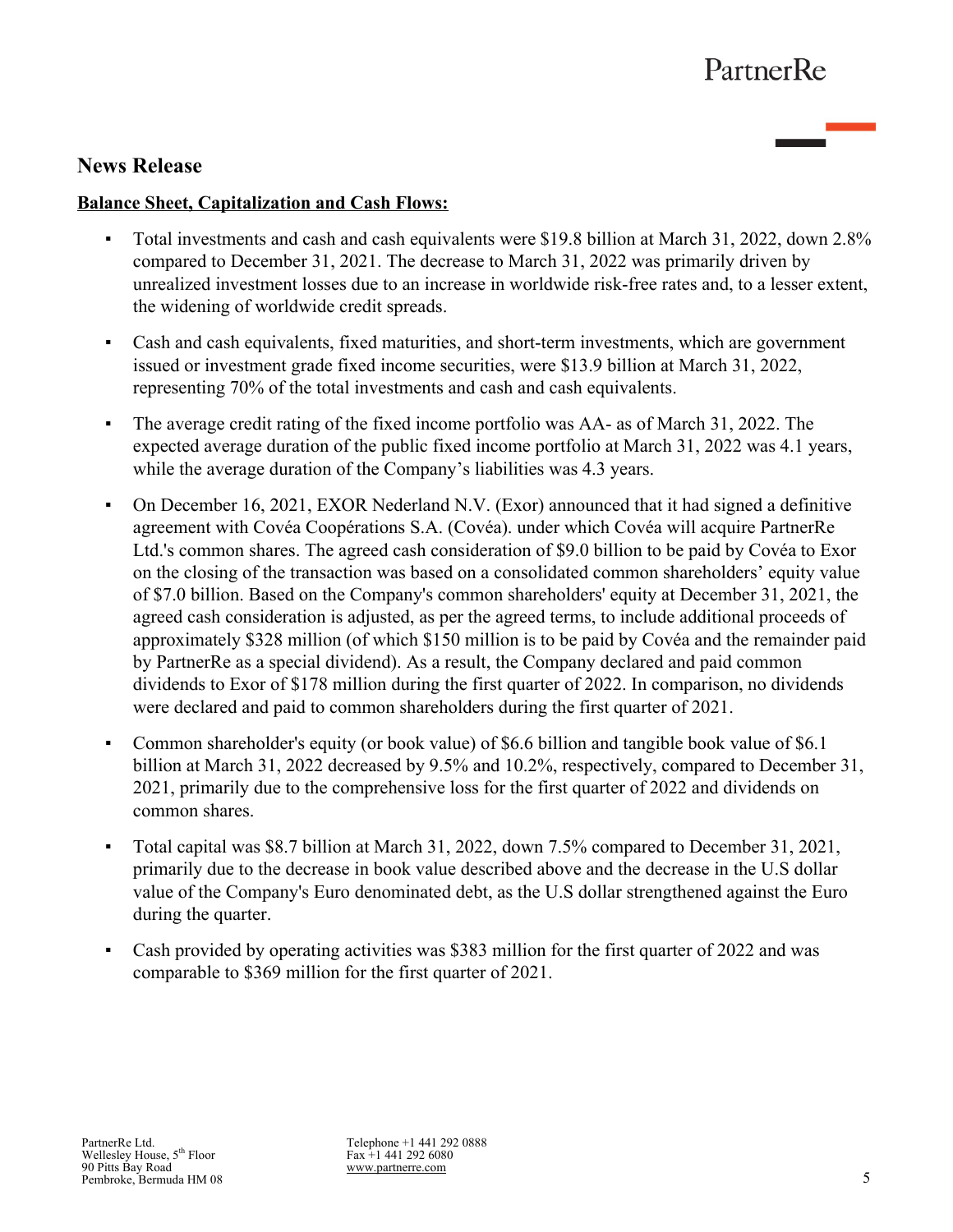# **News Release**

**PartnerRe Ltd. is a leading global reinsurer that helps insurance companies reduce their earnings volatility, strengthen their capital and grow their businesses through reinsurance solutions. Risks are underwritten on a worldwide basis through the Company's three segments: P&C, Specialty, and Life and Health. For the year ended December 31, 2021, total revenues were \$7.4 billion. At March 31, 2022, total assets were \$28.4 billion, total capital was \$8.7 billion and total shareholders' equity was \$6.8 billion. PartnerRe maintains strong financial strength ratings as follows: A.M. Best A+ / Moody's A1 / Standard & Poor's A+.** 

**On December 16, 2021, EXOR Nederland N.V. (Exor) announced that it had signed a definitive agreement with Covéa Coopérations S.A. (Covéa), under which Covéa will acquire PartnerRe Ltd.'s common shares. Preferred shares issued by PartnerRe Ltd. will not be included in the proposed transaction, and consummation of this transaction is expected in mid-2022 and is subject to customary closing conditions, including antitrust, regulatory and other approvals.**

### *PartnerRe on the Internet:* www.partnerre.com

## *Please refer to the "Financial Information - Annual Reports" section of the Company's website for a copy of the Company's Annual Report on Form 20-F at:* www.partnerre.com/financial-information/annual-reports/

**Forward-looking statements contained in this press release, such as those related to company performance, including the impact of the ongoing COVID-19 pandemic (including the related impact on the U.S. and global economies), are based on the Company's assumptions and expectations concerning future events and financial performance and are made pursuant to the safe harbor provisions of the Private Securities Litigation Reform Act of 1995. Such statements are subject to significant business, economic and competitive risks and uncertainties that could cause actual results to differ materially from those reflected in the forward-looking statements. PartnerRe's forward-looking statements could be affected by numerous foreseeable and unforeseeable events and developments such as exposure to catastrophe, pandemic or other large property and casualty losses, credit, interest, currency and other risks associated with the Company's investment portfolio, adequacy of reserves, levels and pricing of new and renewal business achieved, changes in accounting policies, risks associated with implementing business strategies, and other factors identified in the Company's reports filed or furnished with the Securities and Exchange Commission. In light of the significant uncertainties inherent in the forward-looking information contained herein, readers are cautioned not to place undue reliance on these forward-looking statements, which speak only as of the dates on which they are made. The Company disclaims any obligation to publicly update or revise any forward-looking information or statements.**

**The Company's estimate for recent catastrophic and pandemic losses is based on a preliminary analysis of the Company's exposures, the current assumption of total insured industry losses and preliminary information received from certain cedants to date. There is material uncertainty associated with the Company's loss estimates given the nature, magnitude and recency of these loss events and the limited claims information received to date. The ultimate loss therefore may differ materially from the current preliminary estimate.**

**Contacts: PartnerRe Ltd.** (441) 292-0888 Investor Contact: Ryan Lipschutz Media Contact: Celia Powell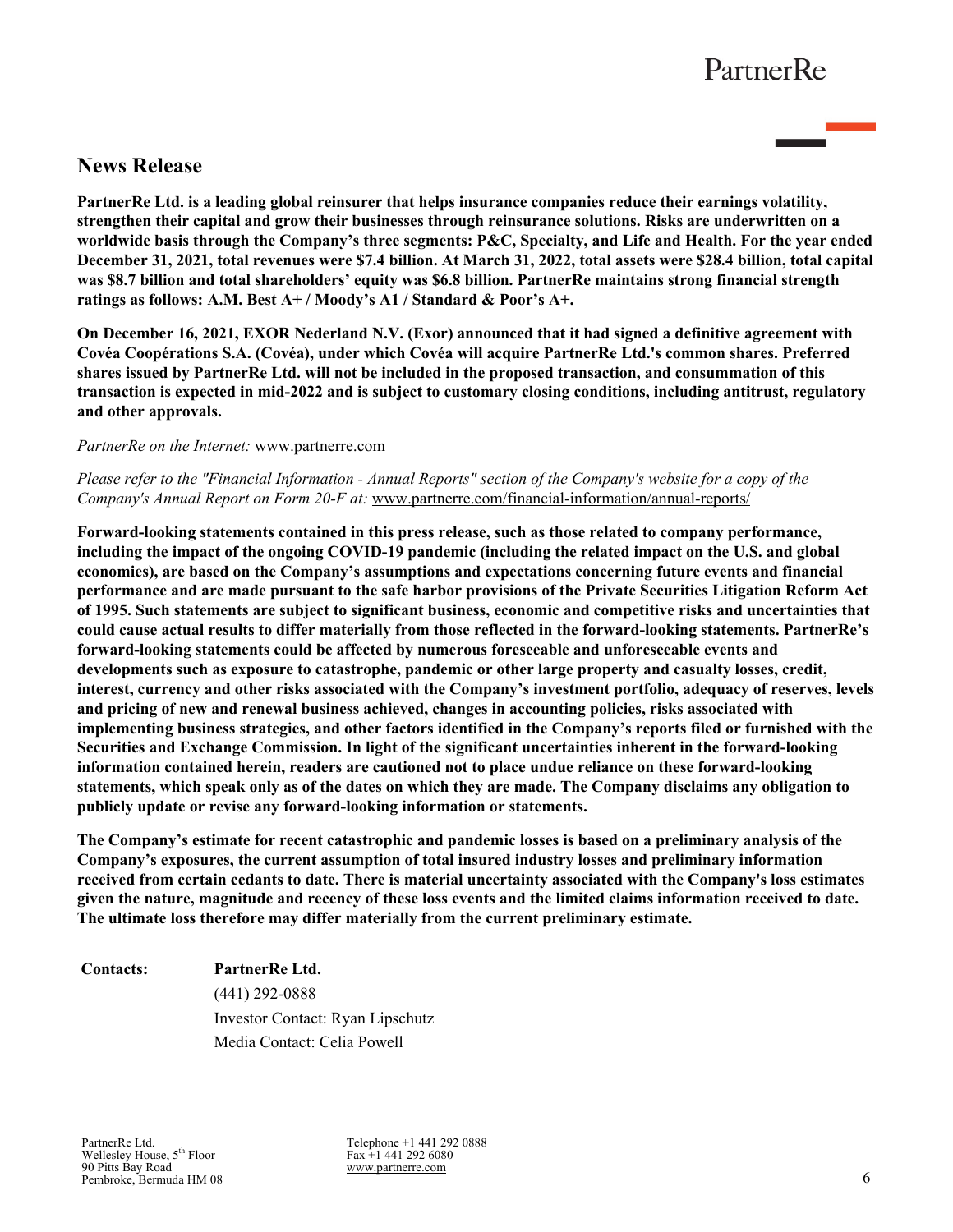## **PartnerRe Ltd. Consolidated Statements of Operations and Comprehensive Loss (1)** (Expressed in thousands of U.S. dollars)

(Unaudited)

|                                                                         | For the three months ended |                       |               |                |
|-------------------------------------------------------------------------|----------------------------|-----------------------|---------------|----------------|
|                                                                         |                            | <b>March 31, 2022</b> |               | March 31, 2021 |
| <b>Revenues</b>                                                         |                            |                       |               |                |
| Gross premiums written                                                  | <sup>\$</sup>              | 2,831,522             | $\mathcal{S}$ | 2,469,067      |
| Net premiums written                                                    | $\mathbf{s}$               | 2,325,868             | <sup>\$</sup> | 2,048,307      |
| Increase in unearned premiums                                           |                            | (616, 259)            |               | (443, 923)     |
| Net premiums earned                                                     |                            | 1,709,609             |               | 1,604,384      |
| Net investment income                                                   |                            | 90,590                |               | 87,222         |
| Net realized and unrealized investment losses                           |                            | (739,702)             |               | (136, 429)     |
| Other income                                                            |                            | 8,295                 |               | 6,125          |
| <b>Total revenues</b>                                                   |                            | 1,068,792             |               | 1,561,302      |
| <b>Expenses</b>                                                         |                            |                       |               |                |
| Losses and loss expenses                                                |                            | 1,148,099             |               | 1,215,318      |
| Acquisition costs                                                       |                            | 354,570               |               | 311,290        |
| Other expenses                                                          |                            | 87,321                |               | 89,633         |
| Interest expense                                                        |                            | 13,754                |               | 14,001         |
| Amortization of intangible assets                                       |                            | 2,249                 |               | 2,237          |
| Net foreign exchange losses                                             |                            | 35,186                |               | 28,916         |
| <b>Total expenses</b>                                                   |                            | 1,641,179             |               | 1,661,395      |
| Loss before taxes and interest in earnings of equity method investments |                            | (572, 387)            |               | (100,093)      |
| Income tax benefit                                                      |                            | 22,381                |               | 14,684         |
| Interest in earnings of equity method investments                       |                            | 13,116                |               | 30,153         |
| <b>Net loss</b>                                                         |                            | (536,890)             |               | (55,256)       |
| Preferred dividends                                                     |                            | 2,438                 |               | 10,620         |
| Net loss attributable to common shareholder                             | \$                         | $(539,328)$ \$        |               | (65, 876)      |
| <b>Comprehensive loss</b>                                               |                            |                       |               |                |
| <b>Net loss</b>                                                         | \$                         | $(536,890)$ \$        |               | (55,256)       |
| Change in currency translation adjustment                               |                            | 22,545                |               | 48,690         |
| Change in net unrealized gains or losses on investments, net of tax     |                            |                       |               | 359            |
| Change in unfunded pension obligation, net of tax                       |                            | 100                   |               | 1,278          |
| <b>Comprehensive loss</b>                                               | \$                         | $(514, 245)$ \$       |               | (4,929)        |

*(1) The Company's common shares included in shareholders' equity are owned by EXOR Nederland N.V. and are not publicly traded. As such, per share data is not meaningful to present.*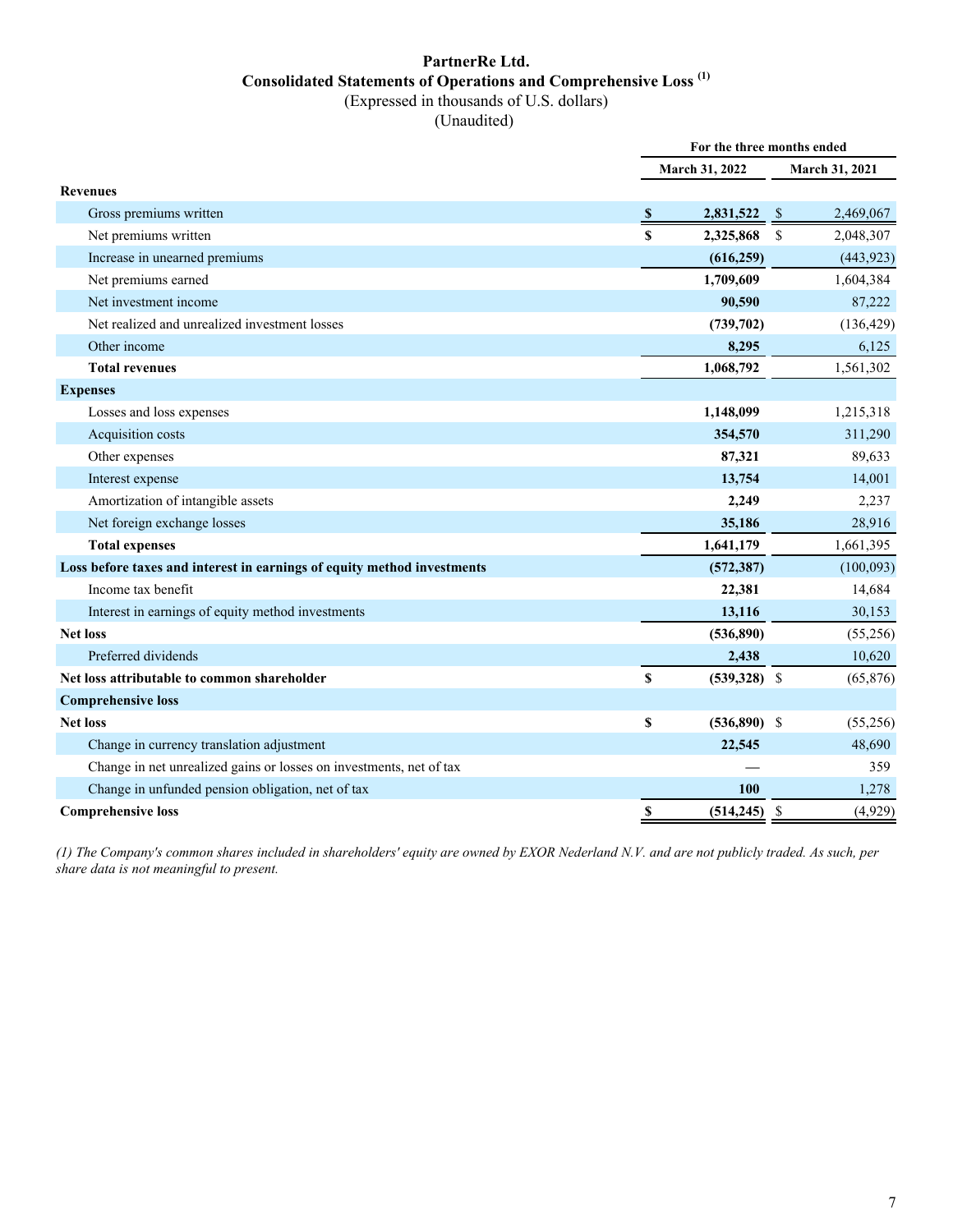## **PartnerRe Ltd. Consolidated Balance Sheets** (Expressed in thousands of U.S. dollars, except parenthetical share data)

(Unaudited)

|                                                                                                                          | March 31, 2022            |            |                           | December 31, 2021 |  |  |
|--------------------------------------------------------------------------------------------------------------------------|---------------------------|------------|---------------------------|-------------------|--|--|
| <b>Assets</b>                                                                                                            |                           |            |                           |                   |  |  |
| Investments:                                                                                                             |                           |            |                           |                   |  |  |
| Fixed maturities, at fair value                                                                                          | \$                        | 13,229,154 | \$                        | 14,071,274        |  |  |
| Short-term investments, at fair value                                                                                    |                           | 146,778    |                           | 205,146           |  |  |
| Equities, at fair value                                                                                                  |                           | 1,865,824  |                           | 1,751,584         |  |  |
| Investments in real estate                                                                                               |                           | 65,744     |                           | 67,539            |  |  |
| Other invested assets                                                                                                    |                           | 3,620,750  |                           | 3,601,245         |  |  |
| <b>Total investments</b>                                                                                                 |                           | 18,928,250 |                           | 19,696,788        |  |  |
| Cash and cash equivalents                                                                                                |                           | 862,732    |                           | 660,897           |  |  |
| Accrued investment income                                                                                                |                           | 103,686    |                           | 94,997            |  |  |
| Reinsurance balances receivable                                                                                          |                           | 3,790,910  |                           | 3,063,153         |  |  |
| Reinsurance recoverable on paid and unpaid losses                                                                        |                           | 1,659,044  |                           | 1,787,493         |  |  |
| Prepaid reinsurance premiums                                                                                             |                           | 478,723    |                           | 216,338           |  |  |
| Funds held by reinsured companies                                                                                        |                           | 526,744    |                           | 561,576           |  |  |
| Deferred acquisition costs                                                                                               |                           | 1,033,810  |                           | 920,779           |  |  |
| Deposit assets                                                                                                           |                           | 102,641    |                           | 109,528           |  |  |
| Net tax assets                                                                                                           |                           | 142,864    |                           | 154,472           |  |  |
| Goodwill                                                                                                                 |                           | 456,380    |                           | 456,380           |  |  |
| Intangible assets                                                                                                        |                           | 96,631     |                           | 98,818            |  |  |
| Other assets                                                                                                             |                           | 204,192    |                           | 208,652           |  |  |
| <b>Total assets</b>                                                                                                      | \$                        | 28,386,607 | - \$                      | 28,029,871        |  |  |
| <b>Liabilities</b>                                                                                                       |                           |            |                           |                   |  |  |
| Non-life reserves                                                                                                        | \$                        | 12,082,650 | \$                        | 12,047,792        |  |  |
| Life and health reserves                                                                                                 |                           | 2,724,112  |                           | 2,638,086         |  |  |
| Unearned premiums                                                                                                        |                           | 3,375,581  |                           | 2,501,161         |  |  |
| Other reinsurance balances payable                                                                                       |                           | 840,062    |                           | 744,735           |  |  |
| Debt                                                                                                                     |                           | 1,883,901  |                           | 1,897,499         |  |  |
| Deposit liabilities                                                                                                      |                           | 4,993      |                           | 5,077             |  |  |
| Net tax liabilities                                                                                                      |                           | 77,142     |                           | 90,974            |  |  |
| Accounts payable, accrued expenses and other <sup>(1)</sup>                                                              |                           | 548,757    |                           | 560,561           |  |  |
| <b>Total liabilities</b>                                                                                                 |                           | 21,537,198 |                           | 20,485,885        |  |  |
| <b>Shareholders' Equity</b>                                                                                              |                           |            |                           |                   |  |  |
| Common shares (par value \$0.00000001; issued and outstanding: 100,000,000 shares)                                       |                           |            |                           |                   |  |  |
| Preferred shares (par value \$1.00; issued and outstanding: 8,000,000 shares; aggregate liquidation<br>value: \$200,000) |                           | 8,000      |                           | 8,000             |  |  |
| Additional paid-in capital                                                                                               |                           | 1,929,934  |                           | 1,929,934         |  |  |
| Accumulated other comprehensive loss                                                                                     |                           | (7,061)    |                           | (29,706)          |  |  |
| Retained earnings                                                                                                        |                           | 4,918,536  |                           | 5,635,758         |  |  |
| Total shareholders' equity                                                                                               |                           | 6,849,409  |                           | 7,543,986         |  |  |
| Total liabilities and shareholders' equity                                                                               | $\boldsymbol{\mathsf{S}}$ | 28,386,607 | $\boldsymbol{\mathsf{S}}$ | 28,029,871        |  |  |

*(1) Includes payables for securities purchased of \$250 million as at March 31, 2022 compared to \$202 million as at December 31, 2021.*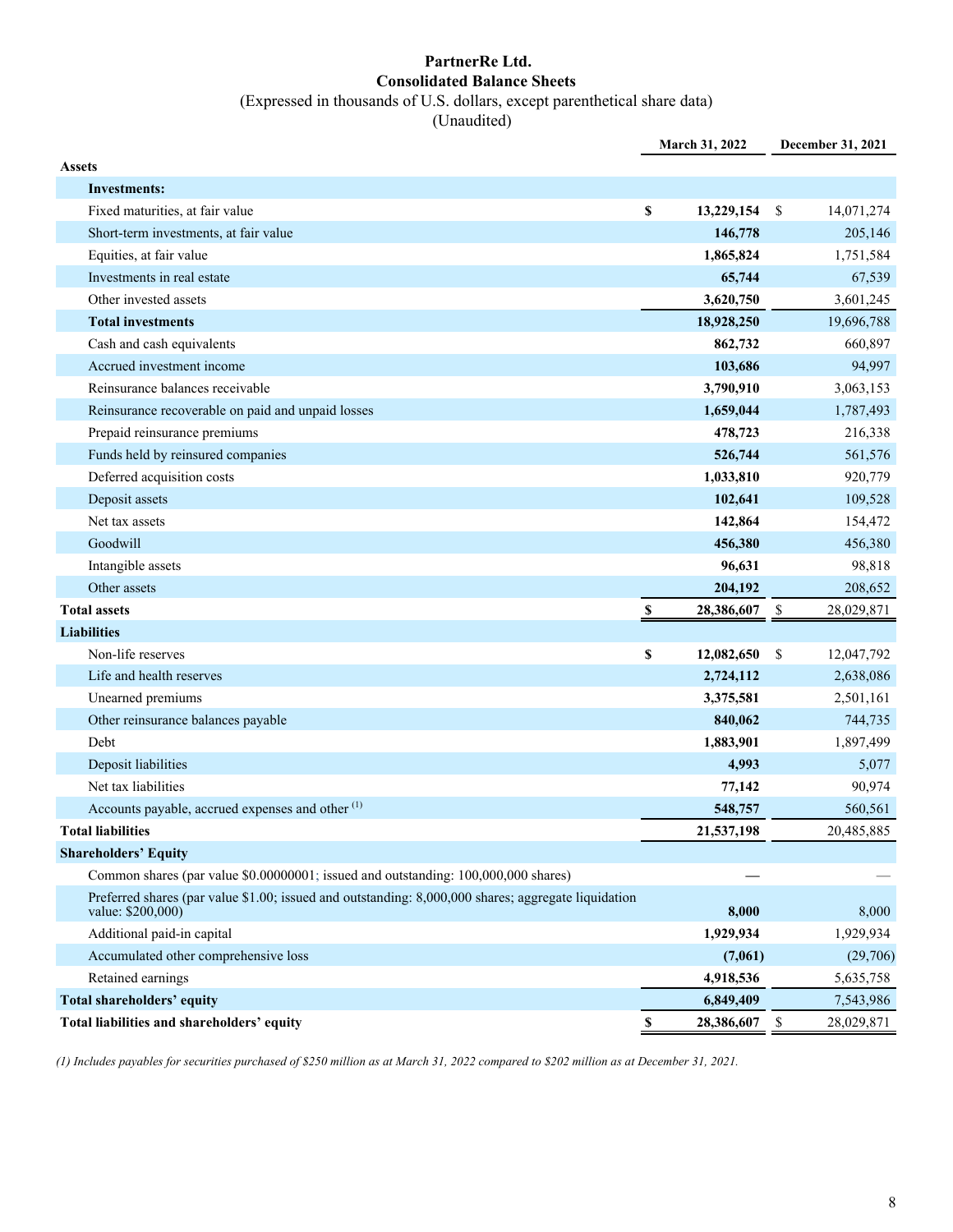# **PartnerRe Ltd. Condensed Consolidated Statements of Cash Flows** (Expressed in thousands of U.S. dollars)

(Unaudited)

|                                                     | For the three months ended |            |   |                       |  |  |
|-----------------------------------------------------|----------------------------|------------|---|-----------------------|--|--|
|                                                     | March 31, 2022             |            |   | <b>March 31, 2021</b> |  |  |
| Net cash provided by operating activities           | S                          | 383,359    | S | 369,148               |  |  |
| Net cash provided by (used in) investing activities |                            | 5,248      |   | (945, 566)            |  |  |
| Net cash (used in) provided by financing activities |                            | (180, 331) |   | 182,686               |  |  |
| Effect of foreign exchange rate changes on cash     |                            | (6, 441)   |   | (11,693)              |  |  |
| Increase (decrease) in cash and cash equivalents    |                            | 201,835    |   | (405, 425)            |  |  |
| Cash and cash equivalents - beginning of period     |                            | 660,897    |   | 2,350,833             |  |  |
| Cash and cash equivalents - end of period           |                            | 862,732    |   | 1,945,408             |  |  |
|                                                     |                            |            |   |                       |  |  |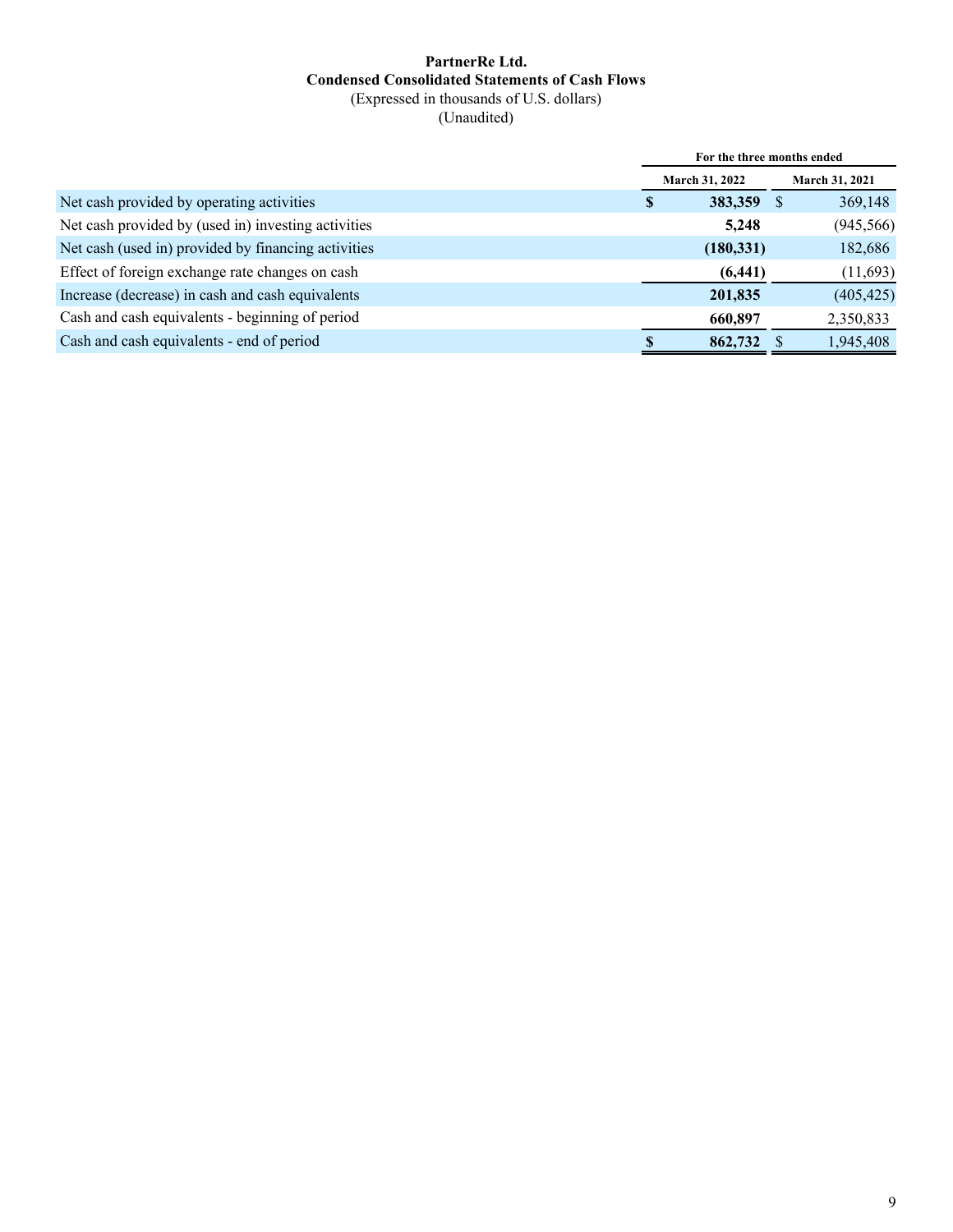#### **PartnerRe Ltd. Segment Information**

(Expressed in millions of U.S. dollars, except percentages)

(Unaudited)

**For the three months ended March 31, 2022**

|                                                   |               | P&C     |              | <b>Specialty</b>  |              | Total             |              | Life<br>and Health |              | Corporate                |               |              |
|---------------------------------------------------|---------------|---------|--------------|-------------------|--------------|-------------------|--------------|--------------------|--------------|--------------------------|---------------|--------------|
|                                                   |               | segment |              | segment           |              | Non-life          |              | segment            |              | and Other                |               | <b>Total</b> |
| Gross premiums written                            |               | \$1,824 | $\mathbb{S}$ | 581               |              | \$2,405           | \$           | 427                | $\mathbb{S}$ |                          | \$            | 2,832        |
| Net premiums written                              | \$            | 1,435   | S            | 474               | S.           | 1,909             | \$           | 417                | S            |                          | S             | 2,326        |
| Increase in unearned premiums                     |               | (549)   |              | (63)              |              | (612)             |              | (4)                |              | -                        |               | (616)        |
| Net premiums earned                               | S             | 886     | $\mathbf S$  | 411               | S            | 1,297             | $\mathbb{S}$ | 413                | $\mathbb{S}$ | $\qquad \qquad$          | <sup>\$</sup> | 1,710        |
| Losses and loss expenses                          |               | (468)   |              | (275)             |              | (743)             |              | (405)              |              |                          |               | (1, 148)     |
| Acquisition costs                                 |               | (234)   |              | (93)              |              | (327)             |              | (28)               |              | $\overline{\phantom{0}}$ |               | (355)        |
| <b>Technical result</b>                           | <sup>\$</sup> | 184     | S            | 43                | <sup>S</sup> | 227               | S            | $(20)$ \$          |              |                          | $\mathbf{s}$  | 207          |
| Other income                                      |               |         |              | $\hspace{0.05cm}$ |              | $\hspace{0.05cm}$ |              | 8                  |              |                          |               | 8            |
| Other expenses                                    |               | (19)    |              | (9)               |              | (28)              |              | (22)               |              | (37)                     |               | (87)         |
| <b>Underwriting result</b>                        | \$            | 165     | \$           | 34                | \$           | 199               | \$           | (34)               |              | $n/a$ \$                 |               | 128          |
| Net investment income                             |               |         |              |                   |              |                   |              | 18                 |              | 73                       |               | 91           |
| Allocated underwriting result                     |               |         |              |                   |              |                   | S            | (16)               |              | n/a                      |               | n/a          |
| Net realized and unrealized investment losses     |               |         |              |                   |              |                   |              |                    |              | (740)                    |               | (740)        |
| Interest expense                                  |               |         |              |                   |              |                   |              |                    |              | (14)                     |               | (14)         |
| Amortization of intangible assets                 |               |         |              |                   |              |                   |              |                    |              | (2)                      |               | (2)          |
| Net foreign exchange losses                       |               |         |              |                   |              |                   |              |                    |              | (35)                     |               | (35)         |
| Income tax benefit                                |               |         |              |                   |              |                   |              |                    |              | 22                       |               | 22           |
| Interest in earnings of equity method investments |               |         |              |                   |              |                   |              |                    |              | 13                       |               | 13           |
| <b>Net loss</b>                                   |               |         |              |                   |              |                   |              |                    |              | n/a                      | -8            | (537)        |
| Loss ratio $(1)$                                  |               | 52.8 %  |              | 66.9 %            |              | 57.3 %            |              |                    |              |                          |               |              |
| Acquisition ratio <sup>(2)</sup>                  |               | 26.4    |              | 22.6              |              | 25.2              |              |                    |              |                          |               |              |
| Technical ratio <sup>(3)</sup>                    |               | 79.2 %  |              | 89.5 %            |              | 82.5 %            |              |                    |              |                          |               |              |
| Other expense ratio <sup>(4)</sup>                |               | 2.1     |              | 2.2               |              | 2.2               |              |                    |              |                          |               |              |
| Combined ratio <sup><math>(5)</math></sup>        |               | 81.3 %  |              | 91.7 %            |              | 84.7 %            |              |                    |              |                          |               |              |

#### **For the three months ended March 31, 2021**

|                                                   |              |         |              |                  |              |          |              | Life       |               |                          |               |              |
|---------------------------------------------------|--------------|---------|--------------|------------------|--------------|----------|--------------|------------|---------------|--------------------------|---------------|--------------|
|                                                   |              | P&C     |              | <b>Specialty</b> |              | Total    |              | and Health | Corporate     |                          |               |              |
|                                                   |              | segment |              | segment          |              | Non-life |              | segment    | and Other     |                          |               | <b>Total</b> |
| Gross premiums written                            | $\mathbb{S}$ | 1,517   | \$           | 531              |              | \$2,048  | \$           | 421        | $\mathcal{S}$ |                          | $\mathbb{S}$  | 2,469        |
| Net premiums written                              | S            | 1,153   | S            | 480              | S            | 1,633    | \$           | 415        | <sup>\$</sup> | $\overline{\phantom{0}}$ | S             | 2,048        |
| Increase in unearned premiums                     |              | (381)   |              | (55)             |              | (436)    |              | (8)        |               | —                        |               | (444)        |
| Net premiums earned                               | $\mathbf S$  | 772     | $\mathbb{S}$ | 425              | $\mathbf S$  | 1,197    | $\mathbb{S}$ | 407        | $\mathbb{S}$  |                          | <sup>\$</sup> | 1,604        |
| Losses and loss expenses                          |              | (537)   |              | (321)            |              | (858)    |              | (357)      |               |                          |               | (1,215)      |
| Acquisition costs                                 |              | (200)   |              | (78)             |              | (278)    |              | (33)       |               |                          |               | (311)        |
| <b>Technical result</b>                           | $\mathbf{s}$ | 35      | $\mathbf{s}$ | 26               | $\mathbf{s}$ | 61       | $\mathbf{s}$ | 17         | $\mathbf{s}$  | $\overline{\phantom{0}}$ | $\mathbf{s}$  | 78           |
| Other income                                      |              |         |              |                  |              |          |              | 6          |               | —                        |               | 6            |
| Other expenses                                    |              | (17)    |              | (4)              |              | (21)     |              | (22)       |               | (47)                     |               | (90)         |
| <b>Underwriting result</b>                        | \$           | 18      | \$           | 22               | \$           | 40       | \$           | 1          |               | $n/a$ \$                 |               | (6)          |
| Net investment income                             |              |         |              |                  |              |          |              | 19         |               | 68                       |               | 87           |
| Allocated underwriting result                     |              |         |              |                  |              |          | \$           | 20         |               | n/a                      |               | n/a          |
| Net realized and unrealized investment losses     |              |         |              |                  |              |          |              |            |               | (136)                    |               | (136)        |
| Interest expense                                  |              |         |              |                  |              |          |              |            |               | (14)                     |               | (14)         |
| Amortization of intangible assets                 |              |         |              |                  |              |          |              |            |               | (2)                      |               | (2)          |
| Net foreign exchange losses                       |              |         |              |                  |              |          |              |            |               | (29)                     |               | (29)         |
| Income tax benefit                                |              |         |              |                  |              |          |              |            |               | 15                       |               | 15           |
| Interest in earnings of equity method investments |              |         |              |                  |              |          |              |            |               | 30                       |               | 30           |
| <b>Net loss</b>                                   |              |         |              |                  |              |          |              |            |               | n/a                      | - S           | (55)         |
| Loss ratio $(1)$                                  |              | 69.6 %  |              | 75.5 %           |              | 71.7%    |              |            |               |                          |               |              |
| Acquisition ratio <sup>(2)</sup>                  |              | 25.9    |              | 18.4             |              | 23.2     |              |            |               |                          |               |              |
| Technical ratio <sup>(3)</sup>                    |              | 95.5 %  |              | 93.9%            |              | 94.9 %   |              |            |               |                          |               |              |
| Other expense ratio <sup>(4)</sup>                |              | 2.2     |              | 0.9              |              | 1.8      |              |            |               |                          |               |              |
| Combined ratio <sup>(5)</sup>                     |              | 97.7 %  |              | 94.8 %           |              | 96.7%    |              |            |               |                          |               |              |

*(1) Loss ratio is obtained by dividing losses and loss expenses by net premiums earned.*

*(2) Acquisition ratio is obtained by dividing acquisition costs by net premiums earned.*

*(3) Technical ratio is defined as the sum of the loss ratio and the acquisition ratio.*

*(4) Other expense ratio is obtained by dividing other expenses by net premiums earned.*

*(5) Combined ratio is defined as the sum of the technical ratio and the other expense ratio.*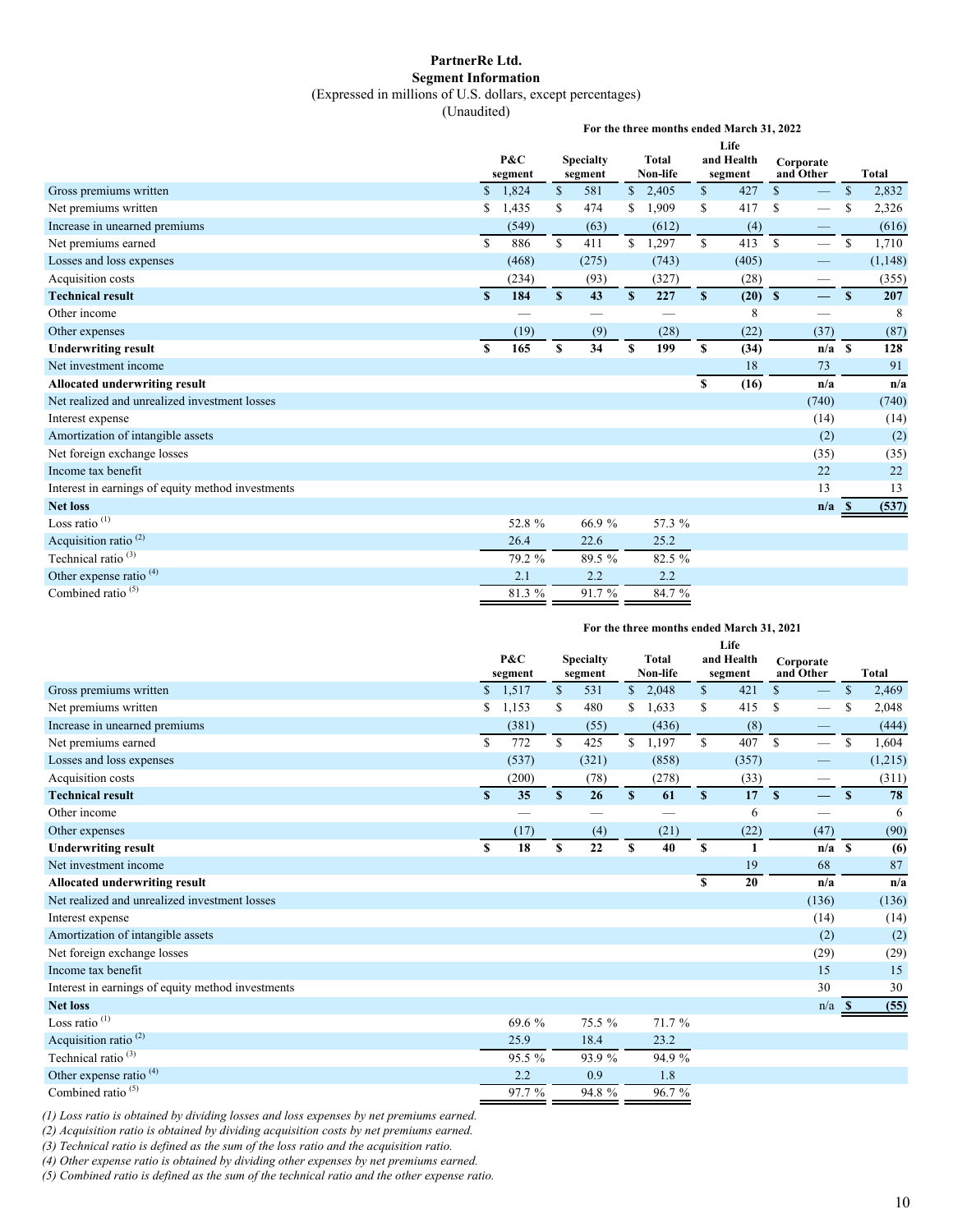#### **PartnerRe Ltd. Investment Portfolio**

(Expressed in thousands of U.S. dollars, except percentages)

(Unaudited)

|                                                                                     |              | March 31, 2022 |                | December 31, 2021 |                 |  |  |  |
|-------------------------------------------------------------------------------------|--------------|----------------|----------------|-------------------|-----------------|--|--|--|
| <b>Investments:</b>                                                                 |              |                |                |                   |                 |  |  |  |
| <b>Fixed maturities</b>                                                             |              |                |                |                   |                 |  |  |  |
| U.S. government                                                                     | \$           | 929,753        | $5\%$ \$       | 1,210,113         | $6\frac{9}{6}$  |  |  |  |
| U.S. government sponsored enterprises                                               |              | 860,821        | 5              | 908,659           | 5               |  |  |  |
| U.S. states, territories and municipalities                                         |              | 65,614         |                | 108,059           |                 |  |  |  |
| Non-U.S. sovereign government, supranational and government related                 |              | 2,033,601      | 11             | 2,181,127         | 11              |  |  |  |
| Corporate bonds                                                                     |              | 5,422,926      | 28             | 5,441,908         | $28\,$          |  |  |  |
| Mortgage/asset-backed securities                                                    |              | 3,916,439      | 21             | 4,221,408         | 21              |  |  |  |
| Total fixed maturities                                                              |              | 13,229,154     | 70             | 14,071,274        | $\overline{72}$ |  |  |  |
| Short-term investments                                                              |              | 146,778        | $\overline{1}$ | 205,146           | $\mathbf{1}$    |  |  |  |
| Equities                                                                            |              | 1,865,824      | 10             | 1,751,584         | 9               |  |  |  |
| Investments in real estate                                                          |              | 65,744         |                | 67,539            |                 |  |  |  |
| Other invested assets <sup>(1)</sup>                                                |              | 3,620,750      | 19             | 3,601,245         | 18              |  |  |  |
| <b>Total investments</b>                                                            | $\mathbf{s}$ | 18,928,250     | $100\,$ % \$   | 19,696,788        | 100 %           |  |  |  |
| Cash and cash equivalents                                                           |              | 862,732        |                | 660,897           |                 |  |  |  |
| Total investments and cash and cash equivalents                                     | <sup>S</sup> | 19,790,982     | $\mathbb{S}$   | 20,357,685        |                 |  |  |  |
| <b>Maturity distribution:</b>                                                       |              |                |                |                   |                 |  |  |  |
| One year or less                                                                    | $\mathbf{s}$ | 925,931        | 7%             | 1,086,283         | 8 %             |  |  |  |
| More than one year through five years                                               |              | 4,470,239      | 34             | 4,235,065         | 29              |  |  |  |
| More than five years through ten years                                              |              | 2,462,186      | 18             | 2,971,089         | 21              |  |  |  |
| More than ten years                                                                 |              | 1,601,137      | 12             | 1,762,575         | 12              |  |  |  |
| Subtotal                                                                            |              | 9,459,493      | 71             | 10,055,012        | $\overline{70}$ |  |  |  |
| Mortgage/asset-backed securities                                                    |              | 3,916,439      | 29             | 4,221,408         | 30              |  |  |  |
| Total fixed maturities and short-term investments                                   | $\mathbf{s}$ | 13,375,932     | $100 \%$ \$    | 14,276,420        | 100 %           |  |  |  |
| Credit quality by market value (Total fixed maturities and short-term investments): |              |                |                |                   |                 |  |  |  |
| <b>AAA</b>                                                                          | $\mathbf S$  | 1,851,735      | 14 $%$ \$      | 1,902,640         | 13 %            |  |  |  |
| AA                                                                                  |              | 5,952,544      | 45             | 6,751,903         | 47              |  |  |  |
| $\mathbf{A}$                                                                        |              | 1,726,074      | 13             | 1,750,574         | 13              |  |  |  |
| <b>BBB</b>                                                                          |              | 3,487,385      | 26             | 3,398,661         | 24              |  |  |  |
| <b>Below Investment Grade/Unrated</b>                                               |              | 358,194        | $\overline{2}$ | 472,642           | 3               |  |  |  |
|                                                                                     | $\mathbf{s}$ | 13,375,932     | $100\%$ \$     | 14,276,420        | 100 %           |  |  |  |
| Expected average duration                                                           |              |                | 4.1Yrs         |                   | 4.0Yrs          |  |  |  |
| Average yield to maturity at market                                                 |              |                | 3.9%           |                   | $2.7 \%$        |  |  |  |
| Average credit quality                                                              |              |                | $AA-$          |                   | AA-             |  |  |  |

*(1) Other invested assets at March 31, 2022 and December 31, 2021 include \$1.0 billion of U.S. bank loans managed under an externally managed mandate. The mandate primarily invests in U.S. floating rate, first lien, senior secured broadly syndicated loans with a focus on facility sizes greater than \$300 million. The weighted average credit rating as at March 31, 2022 was BB/BB- with the single largest issuer being 2.7% of the Company's bank loan portfolio.*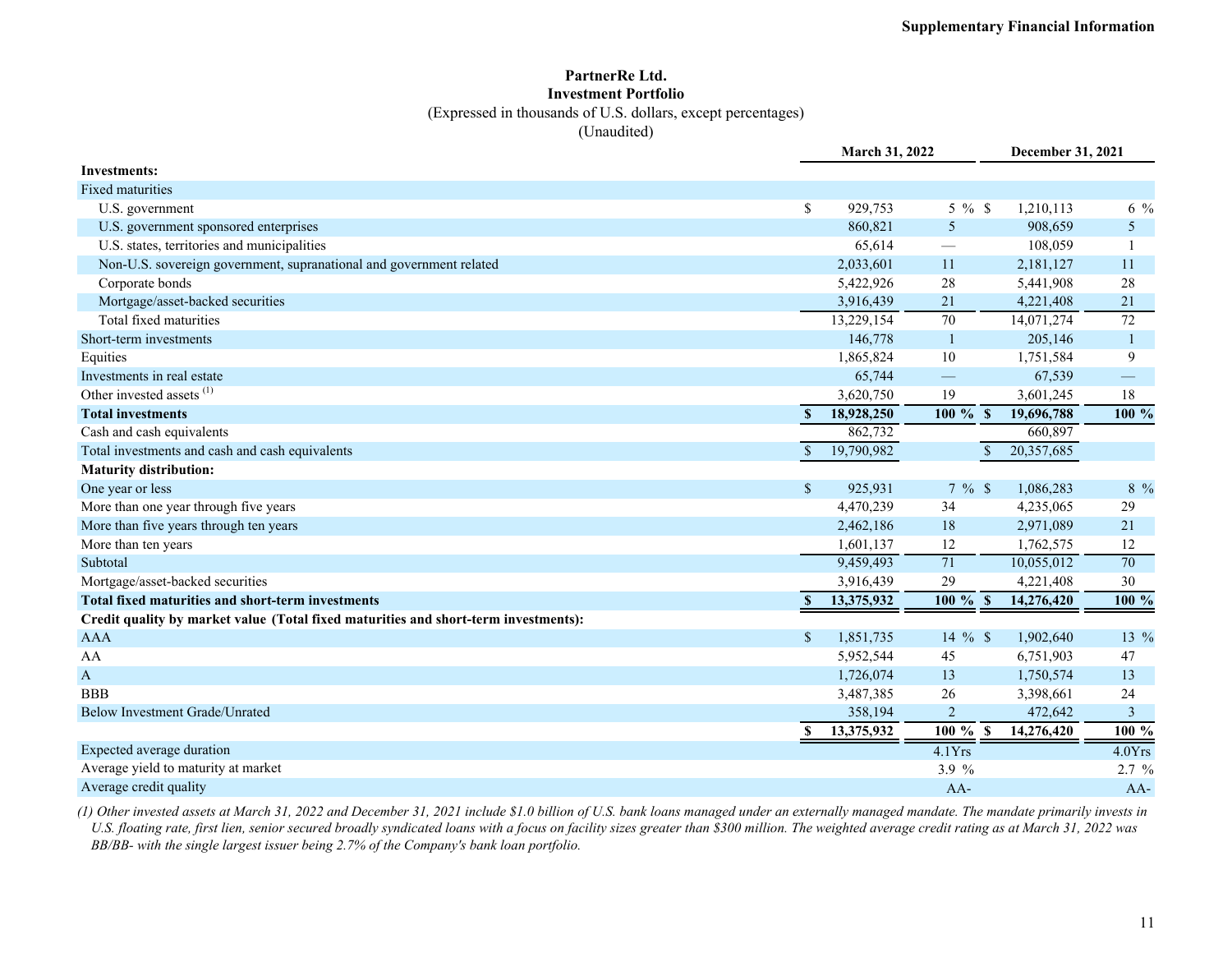# **PartnerRe Ltd. Distribution of Corporate Bonds**

(Expressed in thousands of U.S. dollars, except percentages)

(Unaudited)

**March 31, 2022**

|                                                           |              | <b>Fair Value</b> | Percentage of<br><b>Fair Value of</b><br><b>Corporate Bonds</b> | Percentage to<br><b>Invested Assets</b><br>and cash |       | <b>Largest single issuer</b><br>as a percentage of<br><b>Invested Assets</b><br>and cash |                                               |               |
|-----------------------------------------------------------|--------------|-------------------|-----------------------------------------------------------------|-----------------------------------------------------|-------|------------------------------------------------------------------------------------------|-----------------------------------------------|---------------|
| Distribution by sector - Corporate bonds                  |              |                   |                                                                 |                                                     |       |                                                                                          |                                               |               |
| Financial services                                        | \$           | 1,512,167         | 27.9 %                                                          |                                                     | 7.6 % | $0.5\%$                                                                                  |                                               |               |
| Consumer cyclical                                         |              | 627,657           | 11.6                                                            | 3.2                                                 |       | $0.3\%$                                                                                  |                                               |               |
| Real estate                                               |              | 536,780           | 9.9                                                             | 2.7                                                 |       | $0.2 \%$                                                                                 |                                               |               |
| Industrial                                                |              | 504,121           | 9.3                                                             | 2.5                                                 |       | $0.2 \%$                                                                                 |                                               |               |
| Utilities                                                 |              | 501,412           | 9.2                                                             | 2.5                                                 |       | $0.4\%$                                                                                  |                                               |               |
| Consumer non-cyclical                                     |              | 447,552           | 8.3                                                             | 2.3                                                 |       | $0.2 \%$                                                                                 |                                               |               |
| Energy                                                    |              | 334,604           | 6.2                                                             | 1.7                                                 |       | $0.2 \%$                                                                                 |                                               |               |
| Communications                                            |              | 313,004           | 5.8                                                             | 1.6                                                 |       | $0.3\%$                                                                                  |                                               |               |
| Technology                                                |              | 289,355           | 5.3                                                             | 1.5                                                 |       | $0.3\%$                                                                                  |                                               |               |
| Insurance                                                 |              | 226,399           | 4.2                                                             | 1.1                                                 |       | $0.1 \%$                                                                                 |                                               |               |
| Basic materials                                           |              | 129,812           | 2.3                                                             | 0.7                                                 |       | $0.2 \%$                                                                                 |                                               |               |
| Other                                                     |              | 63                |                                                                 | $\overline{\phantom{0}}$                            |       |                                                                                          |                                               |               |
| <b>Total Corporate bonds</b>                              |              | 5,422,926         | $100.0 \%$                                                      | 27.4 %                                              |       |                                                                                          |                                               |               |
| <b>Finance sector - Corporate bonds</b>                   |              |                   |                                                                 |                                                     |       |                                                                                          |                                               |               |
| <b>Banks</b>                                              | \$           | 753,126           | 13.9 %                                                          |                                                     | 3.8 % |                                                                                          |                                               |               |
| Financial services                                        |              | 463,282           | 8.5                                                             | 2.3                                                 |       |                                                                                          |                                               |               |
| Investment banking and brokerage                          |              | 295,759           | 5.5                                                             | 1.5                                                 |       |                                                                                          |                                               |               |
| <b>Total finance sector - Corporate bonds</b>             | -S           | 1,512,167         | 27.9 %                                                          | 7.6 %                                               |       |                                                                                          |                                               |               |
|                                                           |              | <b>AAA</b>        | AA                                                              | A                                                   |       | <b>BBB</b>                                                                               | <b>Non-Investment</b><br><b>Grade/Unrated</b> | <b>Total</b>  |
| <b>Credit quality of finance sector - Corporate bonds</b> |              |                   |                                                                 |                                                     |       |                                                                                          |                                               |               |
| <b>Banks</b>                                              | \$           |                   | \$<br>30,492                                                    | \$<br>286,540                                       |       | \$<br>399,611                                                                            | \$<br>36,483                                  | \$<br>753,126 |
| Financial services                                        |              |                   | 41,697                                                          | 223,146                                             |       | 153,886                                                                                  | 44,553                                        | 463,282       |
| Investment banking and brokerage                          |              |                   | 1,516                                                           | 33,320                                              |       | 257,016                                                                                  | 3,907                                         | 295,759       |
| <b>Total finance sector - Corporate bonds</b>             | $\mathbf{s}$ |                   | 73,705<br>$\mathbf{s}$                                          | S<br>543,006                                        |       | 810,513<br>S                                                                             | 84,943<br>$\mathbf{s}$                        | 1,512,167     |
| % of total                                                |              | $-$ %             | 4.9 %                                                           | 35.9 %                                              |       | 53.6 %                                                                                   | 5.6 $%$                                       | 100.0 %       |

*Concentration of investment risk - The top 10 Corporate bond issuers account for 11.8% of the Company's total corporate bonds. The single largest issuer accounts for 1.8% of the Company's total Corporate bonds and is included in the Financial sector above.*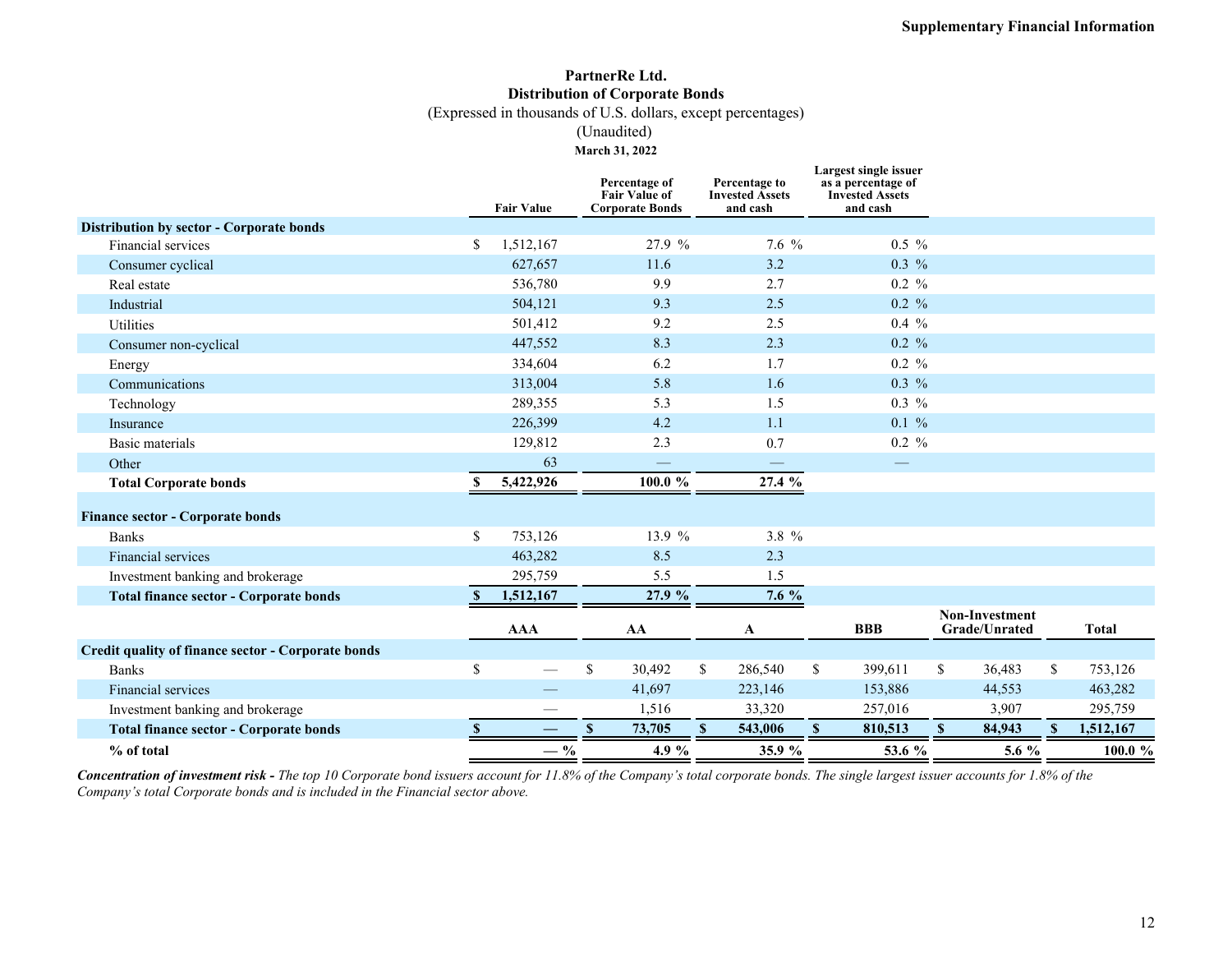### **PartnerRe Ltd. Composition of Net Investment Income and Net Realized and Unrealized Investment Losses** (Expressed in thousands of U.S. dollars)

(Unaudited)

|                                                                                           |          | For the three months ended |      |                       |  |  |
|-------------------------------------------------------------------------------------------|----------|----------------------------|------|-----------------------|--|--|
|                                                                                           |          | March 31, 2022             |      | <b>March 31, 2021</b> |  |  |
| Fixed maturities                                                                          | S.       | 73,282 \$                  |      | 71,479                |  |  |
| Short-term investments and cash and cash equivalents                                      |          | 346                        |      | 805                   |  |  |
| Equities, investments in real estate, funds held and other                                |          | 28,845                     |      | 27,426                |  |  |
| Investment expenses                                                                       |          | (11,883)                   |      | (12, 488)             |  |  |
| Net investment income                                                                     |          | 90,590                     | - 56 | 87,222                |  |  |
| Net realized investment gains on fixed maturities and short-term investments              | S        | 3,234                      | -S   | 4,863                 |  |  |
| Net realized investment gains on equities                                                 |          | 9,729                      |      | 12,791                |  |  |
| Net realized investment gains on other invested assets                                    |          | 4,968                      |      | 82,580                |  |  |
| Net realized investment gains                                                             | <b>S</b> | $17,931$ \$                |      | 100,234               |  |  |
| Change in net unrealized investment losses on fixed maturities and short-term investments | \$       | $(821,321)$ \$             |      | (343, 535)            |  |  |
| Change in net unrealized investment gains on equities                                     |          | 112,075                    |      | 139,285               |  |  |
| Change in net unrealized investment losses on other invested assets                       |          | (48,233)                   |      | (32,515)              |  |  |
| Net other realized and unrealized investment (losses) gains                               |          | (154)                      |      | 102                   |  |  |
| Change in net unrealized investment losses                                                |          | $(757, 633)$ \$            |      | (236, 663)            |  |  |
| Net realized and unrealized investment losses                                             | S        | $(739,702)$ \$             |      | (136, 429)            |  |  |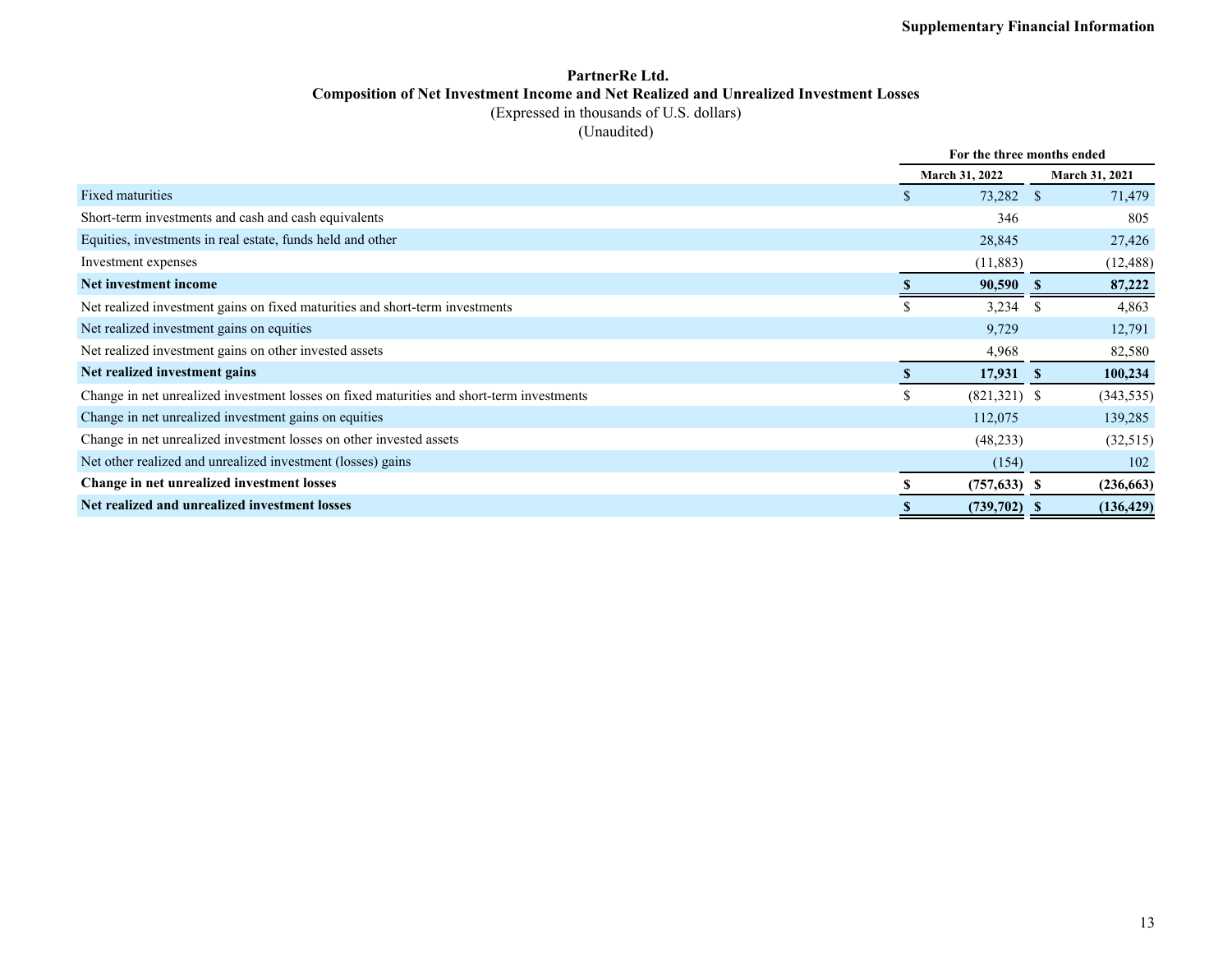### **PartnerRe Ltd. Analysis of Non-Life Reserves** (Expressed in thousands of U.S. dollars) (Unaudited)

|                                                             |                 | As at and for the three months ended |                    |  |  |  |
|-------------------------------------------------------------|-----------------|--------------------------------------|--------------------|--|--|--|
|                                                             | March 31, 2022  |                                      | March 31, 2021     |  |  |  |
| Reconciliation of beginning and ending non-life reserves:   |                 |                                      |                    |  |  |  |
| Gross liability at beginning of period                      | \$              | 12,047,792 \$                        | 11,395,321         |  |  |  |
| Reinsurance recoverable at beginning of period              | (1,532,666)     |                                      | (782, 330)         |  |  |  |
| Net liability at beginning of period                        | 10,515,126      |                                      | 10,612,991         |  |  |  |
| Net incurred losses related to:                             |                 |                                      |                    |  |  |  |
| Current year                                                |                 | 769,685                              | 821,233            |  |  |  |
| Prior years                                                 |                 | (27,094)                             | 36,535             |  |  |  |
|                                                             |                 | 742,591                              | 857,768            |  |  |  |
| Net losses paid                                             |                 | (641, 034)                           | (698, 085)         |  |  |  |
| Retroactive reinsurance recoverable                         |                 | (3,643)                              |                    |  |  |  |
| Effects of foreign exchange rate changes and other          |                 | (53,209)                             | (106, 749)         |  |  |  |
| Net liability at end of period                              | 10,559,831      |                                      | 10,665,925         |  |  |  |
| Reinsurance recoverable at end of period                    | 1,522,819       |                                      | 841,404            |  |  |  |
| Gross liability at end of period                            | 12,082,650<br>S |                                      | - \$<br>11,507,329 |  |  |  |
| Breakdown of gross liability at end of period:              |                 |                                      |                    |  |  |  |
| Case reserves                                               | \$              | 5,055,850 \$                         | 4,646,179          |  |  |  |
| Additional case reserves                                    |                 | 136,237                              | 152,777            |  |  |  |
| Incurred but not reported reserves                          | 6,890,563       |                                      | 6,708,373          |  |  |  |
| Gross liability at end of period                            |                 | 12,082,650 \$                        | 11,507,329         |  |  |  |
| Gross liability at end of period by Non-life segment:       |                 |                                      |                    |  |  |  |
| P&C                                                         | 8,741,965       |                                      | 7,976,148          |  |  |  |
| Specialty                                                   | 3,340,685       |                                      | 3,531,181          |  |  |  |
| Gross liability at end of period                            |                 | 12,082,650 \$                        | 11,507,329         |  |  |  |
| Unrecognized time value of non-life reserves <sup>(1)</sup> | S               | 623,877                              | 278,715<br>-S      |  |  |  |

*(1) The unrecognized time value, or discount, is the difference between the undiscounted liability for non-life reserves recorded and the discounted amount of these reserves. This discount is calculated by applying appropriate risk-free rates by currency and duration to the underlying non-life reserves.*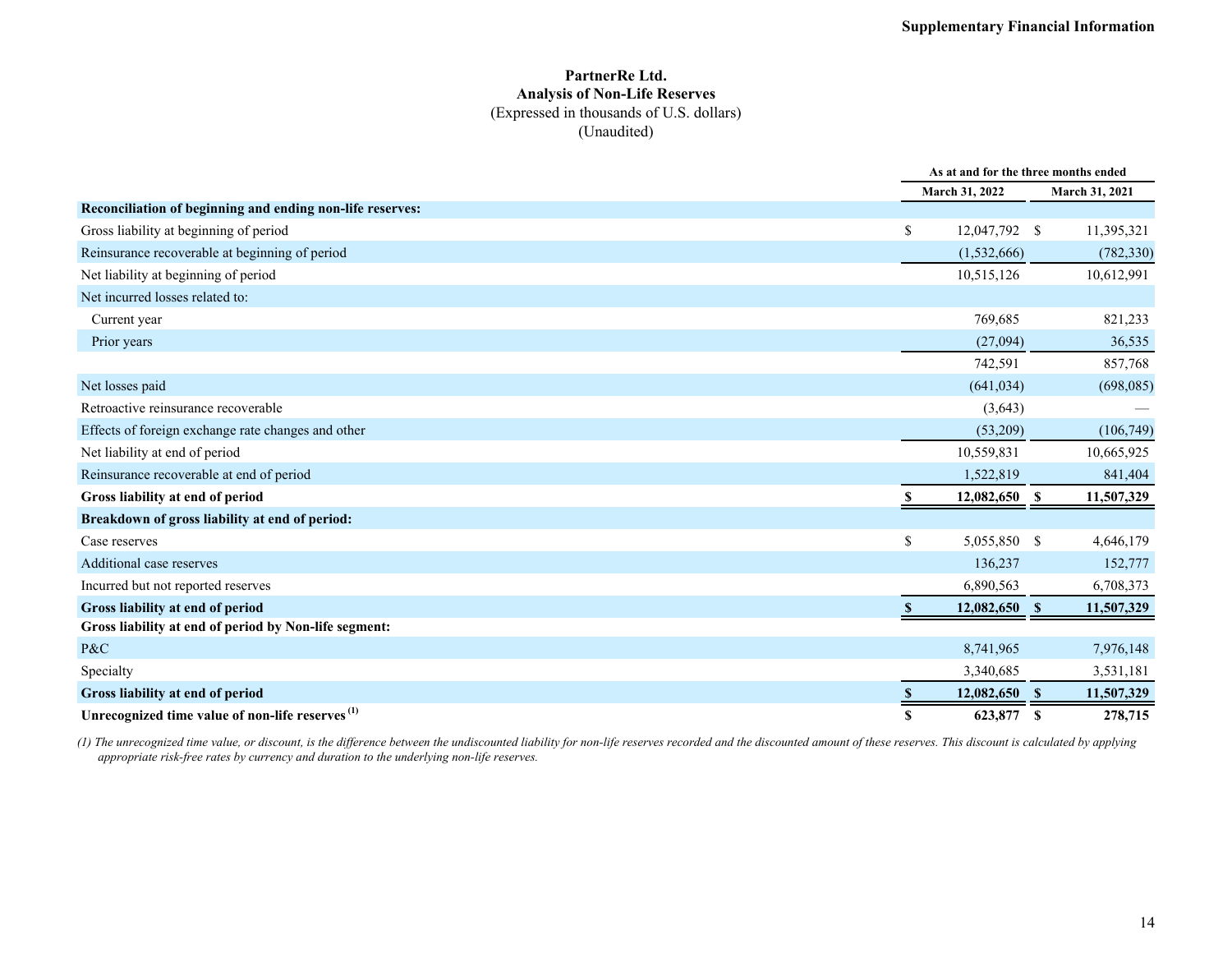#### **PartnerRe Ltd. Analysis of Life and Health Reserves** (Expressed in thousands of U.S. dollars) (Unaudited)

|                                                                  | As at and for the three months ended |  |                |
|------------------------------------------------------------------|--------------------------------------|--|----------------|
|                                                                  | March 31, 2022                       |  | March 31, 2021 |
| Reconciliation of beginning and ending life and health reserves: |                                      |  |                |
| Gross liability at beginning of period                           | \$<br>2,638,086 \$                   |  | 2,704,229      |
| Reinsurance recoverable at beginning of period                   | (21,000)                             |  | (35,662)       |
| Net liability at beginning of period                             | 2,617,086                            |  | 2,668,567      |
| Net incurred losses                                              | 405,508                              |  | 357,550        |
| Net losses paid                                                  | (356, 132)                           |  | (297, 623)     |
| Effects of foreign exchange rate changes and other               | 2,123                                |  | (31, 784)      |
| Net liability at end of period                                   | 2,668,585                            |  | 2,696,710      |
| Reinsurance recoverable at end of period                         | 55,527                               |  | 30,701         |
| Gross liability at end of period                                 | 2,724,112 \$                         |  | 2,727,411      |
| Life value in force $(1)$                                        | \$<br>878,200 \$                     |  | 451,800        |

*(1) The life value in force (Life VIF) is the value that will emerge from life policies over time that is not recognized in the Company's tangible book value. The Company's Life VIF is calculated on a going concern basis and is the sum of: (i) present value of future profits which represents the net present value of projected after-tax cash flows net of Life reserves, net of deferred*  acquisition costs and gross of value of business acquired; (ii) cost of economic capital; (iii) time value of options and guarantees; and (iv) cost of non-economic excess encumbered capital. *The Company made changes to its VIF calculation methodology during 2021. The VIF balance at March 31, 2021 calculated under the updated methodology would have been approximately \$673 million.*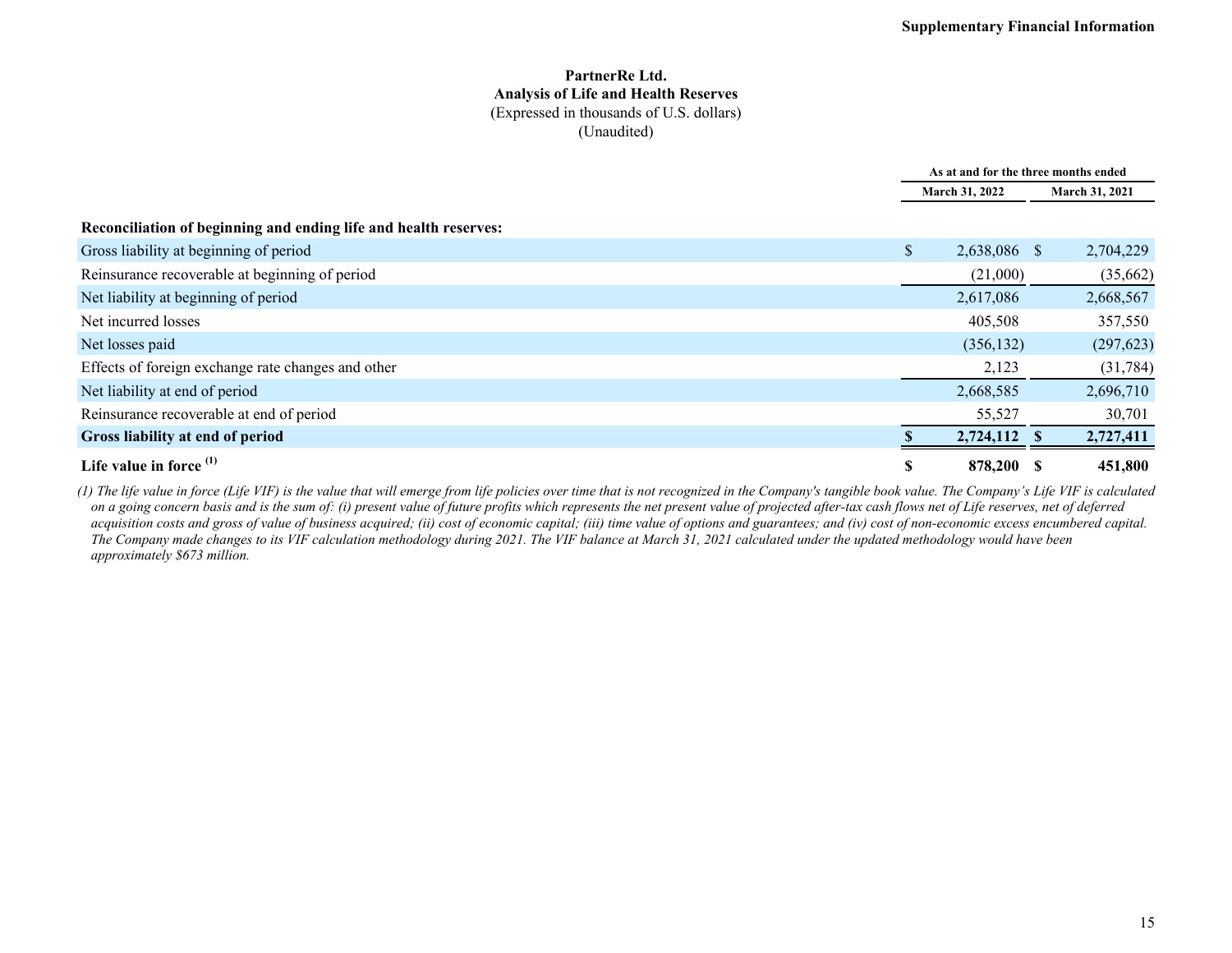### **PartnerRe Ltd. Natural Catastrophe Probable Maximum Losses (PMLs)** (Expressed in millions of U.S. dollars) (Unaudited)

#### **Single occurrence estimated net PML exposure**

|                         |            |                        | March 31, 2022 |                                                         |  |  |  |  |  |
|-------------------------|------------|------------------------|----------------|---------------------------------------------------------|--|--|--|--|--|
| Zone                    | Peril      | $1-in-250$<br>year PML |                | $1$ -in-500<br>year PML<br>(Earthquake)<br>perils only) |  |  |  |  |  |
| U.S. Northeast          | Hurricane  | \$<br>1,242            |                |                                                         |  |  |  |  |  |
| U.S. Southeast          | Hurricane  | 1,214                  |                |                                                         |  |  |  |  |  |
| U.S. Gulf Coast         | Hurricane  | 1,110                  |                |                                                         |  |  |  |  |  |
| Caribbean               | Hurricane  | 229                    |                |                                                         |  |  |  |  |  |
| Europe                  | Windstorm  | 634                    |                |                                                         |  |  |  |  |  |
| Japan                   | Typhoon    | 397                    |                |                                                         |  |  |  |  |  |
| California              | Earthquake |                        | $1,023$ \$     | 1,403                                                   |  |  |  |  |  |
| Australia               | Earthquake | 401                    |                | 568                                                     |  |  |  |  |  |
| Japan                   | Earthquake | 385                    |                | 449                                                     |  |  |  |  |  |
| New Zealand             | Earthquake | 297                    |                | 481                                                     |  |  |  |  |  |
| <b>British Columbia</b> | Earthquake | 191                    |                | 373                                                     |  |  |  |  |  |

*The PML estimates are pre-tax and net of retrocession and reinstatement premiums. The peril zones in this disclosure are major peril zones for the industry. The Company has exposures in other peril zones that can potentially generate losses greater than the PML estimates in this disclosure.*

*For more information regarding cautionary language related to the Natural Catastrophe PML disclosure and the forward-looking statements, as well as uncertainties and limitations*  associated with certain assumptions and the methodology used, refer to the Company's natural catastrophe PML information and definitions in the Company's Annual Report on Form 20-F *for the year ended December 31, 2021 (see Risk Management—Natural Catastrophe PML in Item 4 of the 20-F).*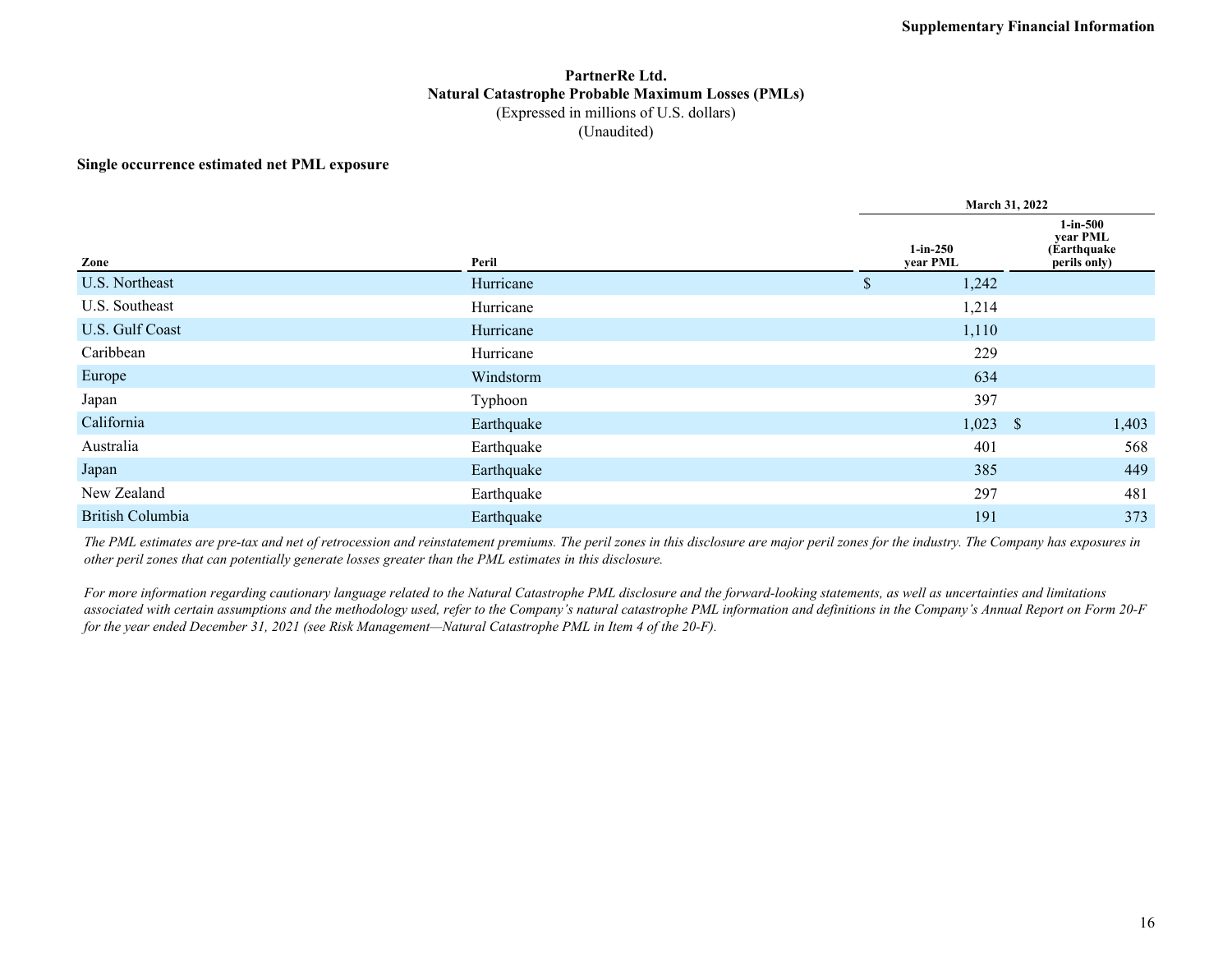#### **PartnerRe Ltd. Non-GAAP Financial Measures - Regulation G**

In addition to the GAAP financial measures set forth herein, the Company has also included certain non-GAAP financial measures within the meaning of Regulation G. Management believes that these non-GAAP financial measures are useful to investors and other stakeholders and help provide a consistent basis for comparison between quarters and for comparison with other companies within the industry. These measures may not, however, be comparable to similarly titled measures used by other companies outside of the insurance industry. These non-GAAP measures should be considered an addition to, and not a substitute for, measures of financial performance prepared in accordance with GAAP and investors are cautioned not to place undue reliance on these non-GAAP measures in assessing the Company's overall financial performance.

The reconciliation of non-GAAP financial measures to the most comparable GAAP financial measures in accordance with Regulation G is included within the relevant tables.

**Operating Income (Loss) available to Common Shareholder (Operating Income (Loss)); Annualized Operating Return on Average Common Shareholder's Equity (Annualized Operating ROE):** The Company uses Operating income (loss) and Annualized Operating ROE to measure performance, as these measures focus on the underlying fundamentals of the Company's operations. Operating income (loss) is calculated after preferred dividends and excludes the impact of net realized and unrealized gains and losses on investments, net foreign exchange gains and losses, interest in earnings (losses) of equity method investments, favorable or adverse prior years' reserves development for which we have ceded the risk under an adverse development cover (ADC) and related changes in amortization of the deferred gain, and the cumulative tax effects of these adjustments. The Company calculates Annualized Operating ROE using Operating income (loss) for the period divided by the average common shareholder's equity outstanding for the period. Operating income (loss) should not be viewed as a substitute for Net Income (Loss) prepared in accordance with GAAP. Annualized Operating ROE supplements GAAP information. The Company's management believes that Operating income (loss) is useful to stakeholders because it more accurately reflects the underlying fundamentals of the business by removing the variability arising from activity that is largely independent of its business and underwriting processes, such as: fluctuations in the fair value of the Company's investment portfolio; fluctuations in foreign exchange rates; fluctuations of returns on the Company's equity method investments; the impact of retroactive reinsurance agreements where the Company believes adjusting for this development shows the ultimate economic benefit of the ADC; and the impact of non-recurring transactions such as losses on the redemption of preferred shares.

**Tangible Book Value:** The Company calculates Tangible Book Value using common shareholder's equity less goodwill and intangible assets, net of tax. The Company's management believes Tangible Book Value is useful to stakeholders because it provides a more accurate measure of realizable value of shareholder returns.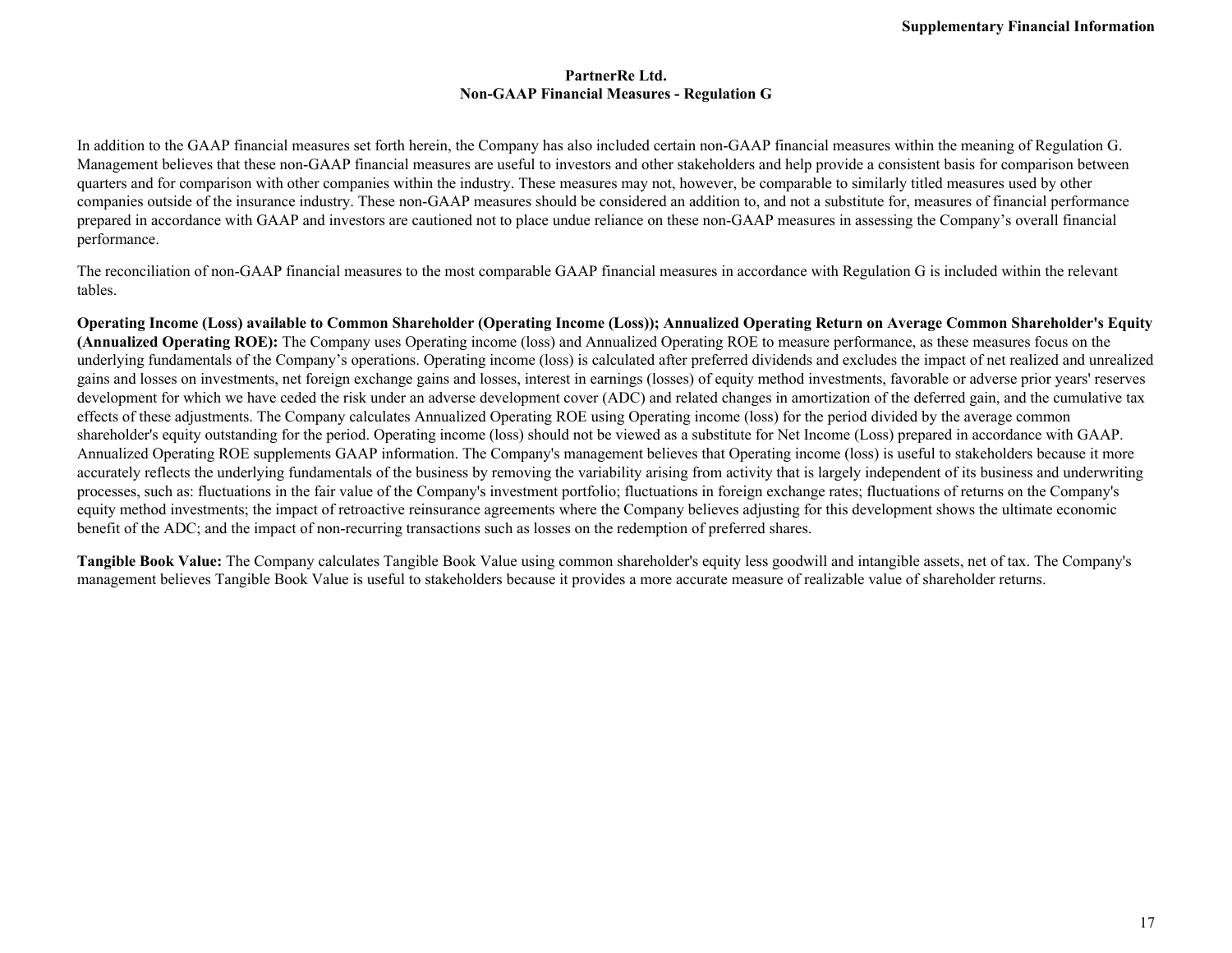### **PartnerRe Ltd. Return on Common Shareholder's Equity (ROE)**

### (Expressed in thousands of U.S. dollars, except percentages)

(Unaudited)

|                                                         | For the three months ended |                    |                       |                      |  |  |
|---------------------------------------------------------|----------------------------|--------------------|-----------------------|----------------------|--|--|
|                                                         |                            | March 31, 2022     | <b>March 31, 2021</b> |                      |  |  |
|                                                         |                            | ROE <sup>(1)</sup> |                       | $ROE$ <sup>(1)</sup> |  |  |
| Net loss attributable to common shareholder             | \$ (539,328)               | $(30.8)\%$ \$      | (65, 876)             | $(3.9)\%$            |  |  |
| Less: adjustments for non-operating items               |                            |                    |                       |                      |  |  |
| Net realized and unrealized investment losses           | (739, 702)                 | (42.3)             | (136, 429)            | (8.2)                |  |  |
| Net foreign exchange losses                             | (35, 186)                  | (2.0)              | (28,916)              | (1.7)                |  |  |
| Interest in earnings of equity method investments       | 13,116                     | 0.7                | 30,153                | 1.8                  |  |  |
| Adverse prior years' reserve development subject to ADC |                            | (2,702)<br>(0.2)   |                       |                      |  |  |
| Tax effects of adjustments                              | 51,204                     | 3.1                | 27,451                | 1.7                  |  |  |
| <b>Operating income</b>                                 | 173,942                    | $9.9 \%$ \$        | 41,865                | $2.5\%$              |  |  |

*(1) ROE is calculated as net income or loss attributable to common shareholder divided by average common shareholder's equity, annualized for the quarter. The following is the average common shareholder's equity calculated using the sum of the beginning of period and end of period common shareholder's equity divided by two.*

|                                                    | For the three months ended |                       |  |                       |
|----------------------------------------------------|----------------------------|-----------------------|--|-----------------------|
| Calculation of average common shareholder's equity |                            | <b>March 31, 2022</b> |  | <b>March 31, 2021</b> |
| Beginning of period common shareholder's equity    |                            | 7.343.986             |  | 6,689,756             |
| End of period common shareholder's equity          |                            | $6.649.409$ \$        |  | 6,668,095             |
| Average common shareholder's equity                |                            | 6.996.698             |  | 6,678,926             |